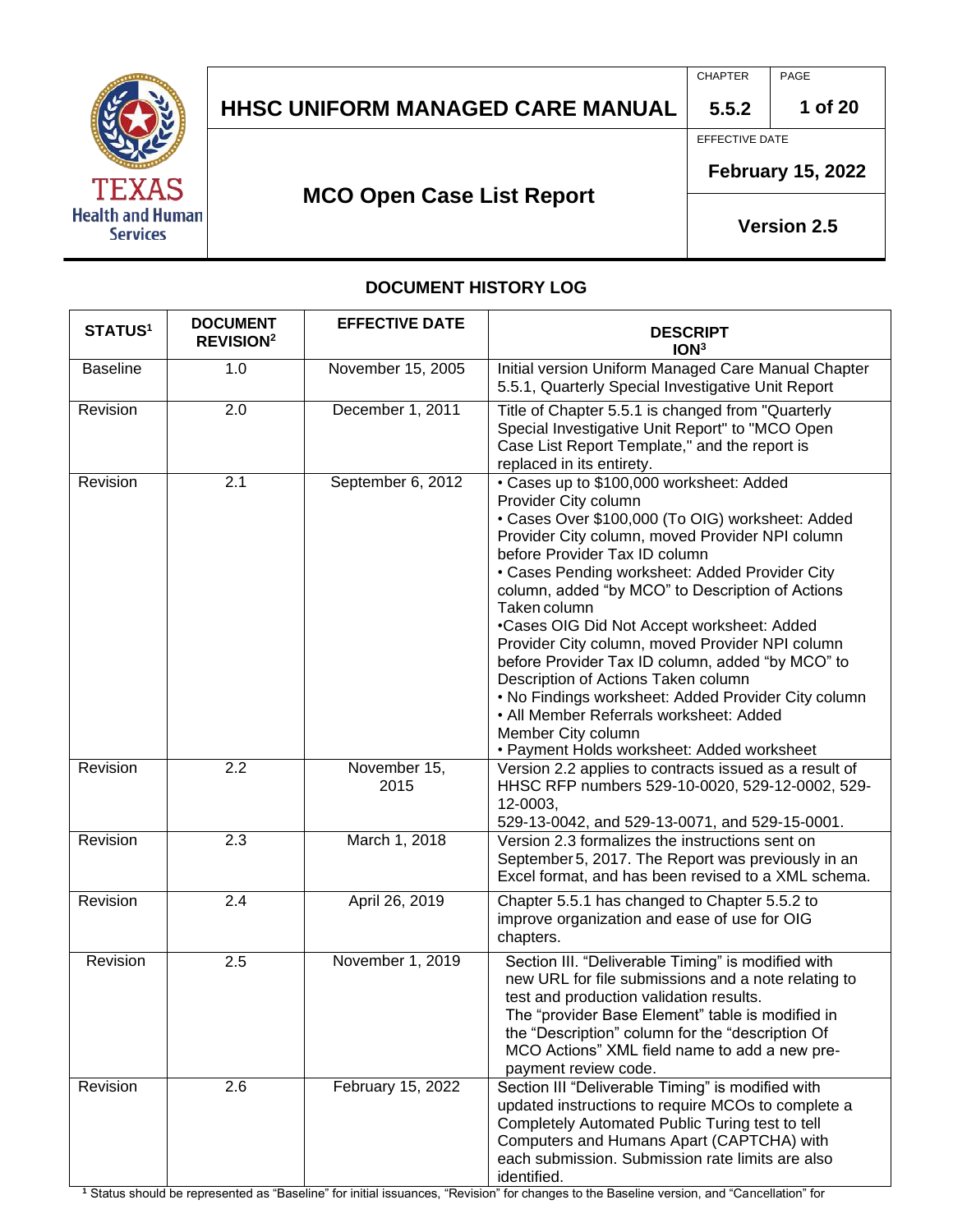|                                            |                                         | <b>CHAPTER</b>     | PAGE                     |  |
|--------------------------------------------|-----------------------------------------|--------------------|--------------------------|--|
|                                            | <b>HHSC UNIFORM MANAGED CARE MANUAL</b> | 5.5.2              | 1 of 20                  |  |
|                                            |                                         | EFFECTIVE DATE     |                          |  |
| <b>TEXAS</b>                               |                                         |                    | <b>February 15, 2022</b> |  |
| <b>Health and Human</b><br><b>Services</b> | <b>MCO Open Case List Report</b>        | <b>Version 2.5</b> |                          |  |
| withdrawn vareione                         |                                         |                    |                          |  |

withdrawn versions.

<sup>2</sup> Revisions should be numbered according to the version of the issuance and sequential numbering of the revision—e.g., "1.2" refers to

the first version of the document and the second revision. <sup>3</sup> Brief description of the changes to the document made in the revision.

## **Applicability of Chapter 5.5.2**

This chapter applies to Managed Care Organizations (MCOs) participating in STAR, STAR+PLUS, STAR Kids, STAR Health, and CHIP. In this chapter, references to "CHIP" or the "CHIP Managed Care Program(s)" apply to the Children's Health Insurance Program. References to "Medicaid" or the "Medicaid Managed Care Program(s)" apply to the STAR, STAR+PLUS, STAR Kids, and STAR Health, Programs. For purposes of this Chapter, the term "MCO" includes health maintenance organizations (HMOs), exclusive provider organizations (EPOs), insurers, and any other entities licensed or approved by the Texas Department of Insurance. The requirements in this chapter apply to all Programs listed in this section, except where noted.

#### **I. Reference**

1 Tex. Admin. Code 353.502(d)

#### **II. Purpose**

The purpose of the Monthly Open Case List Report is for MCOs to report the status of all investigations opened by their Special Investigative Units. This includes SIU investigations opened on providers as a result of a determination that a provider's license is expired or cancelled or that the provider has been excluded, suspended, or terminated from participation in the Texas Medicaid program or CHIP.

#### **III. Deliverable Timing**

The report is due by COB on the first business day following the  $14<sup>th</sup>$  day of the month, after the month being reported. For example, the report for January would be submitted in February. The MCO will submit an XML file each month to the Production web service using the following URL: [https://mcosiu-oig.hhsc.state.tx.us/mcosiu/api/status/upload.](https://mcosiu-oig.hhsc.state.tx.us/mcosiu/api/status/upload) You may receive a warning message if using https but you can add code to ignore the warning. Testing of the XML file can be done prior to submission to Production using the following URL: [https://mcosiutest](https://mcosiutest-oig.hhsc.state.tx.us/mcosiutest/api/status/upload)[oig.hhsc.state.tx.us/mcosiutest/api/status/upload.](https://mcosiutest-oig.hhsc.state.tx.us/mcosiutest/api/status/upload)

The data in the Test system does not and will not match Production. Do not expect the exact same secondary validation results that you will get in Production. The current submission rate limits are:

- Max 1 submission per second
- Max 25 submissions per minute
- Max 300 submissions per hour
- Max 1500 submissions per day
- Max 3000 submissions per week.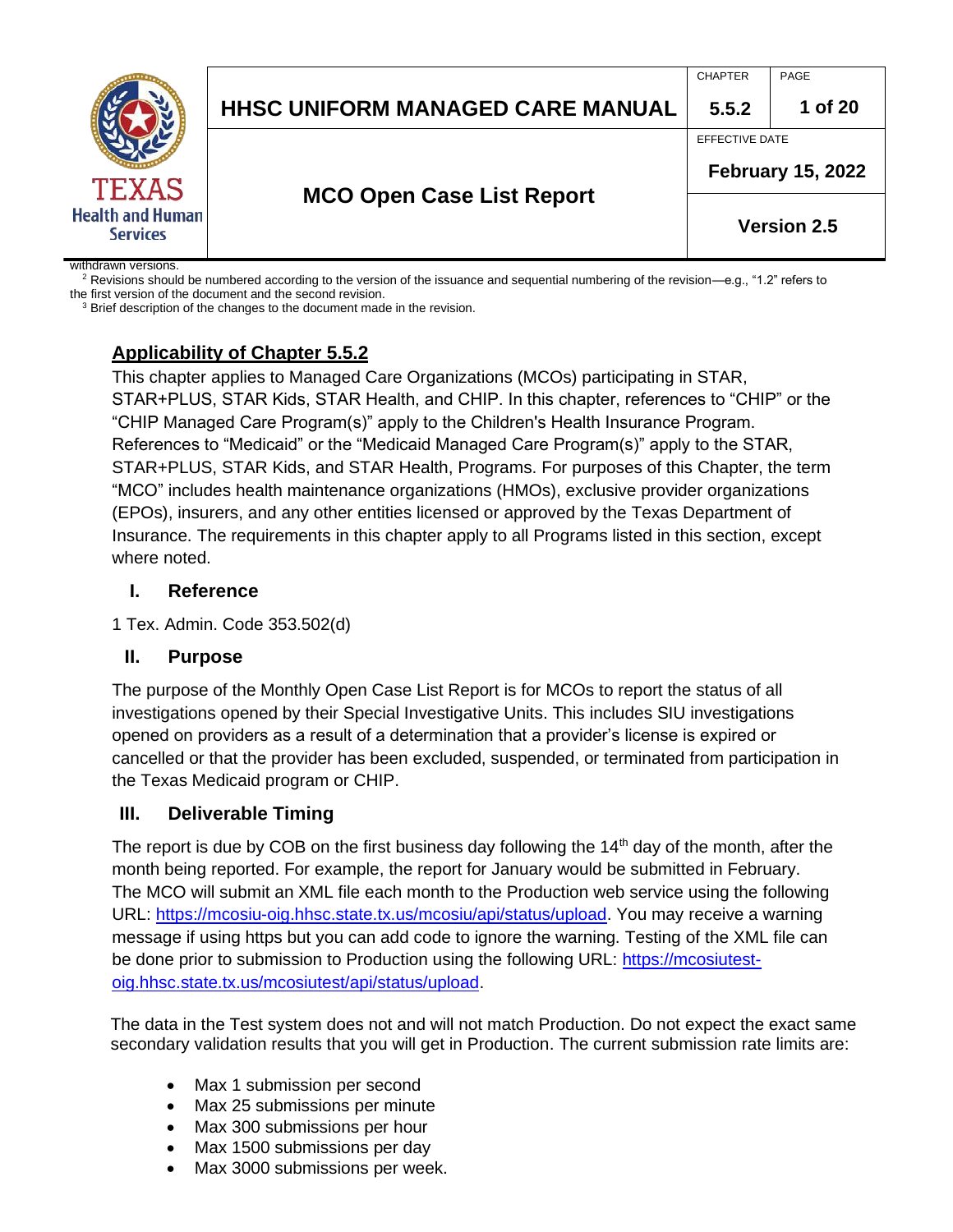|                                                            |                                  | <b>CHAPTER</b> | PAGE                     |
|------------------------------------------------------------|----------------------------------|----------------|--------------------------|
|                                                            | HHSC UNIFORM MANAGED CARE MANUAL | 5.5.2          | 1 of 20                  |
|                                                            |                                  | EFFECTIVE DATE |                          |
| <b>TEXAS</b><br><b>Health and Human</b><br><b>Services</b> |                                  |                | <b>February 15, 2022</b> |
|                                                            | <b>MCO Open Case List Report</b> |                | <b>Version 2.5</b>       |

If the submission rate limit is exceeded, an error message "429 Too Many Requests" with the corresponding rate you exceeded will be displayed.

If you are unable to write an application or interface that directly connects to the web service, you can manually submit your XML data to the following web pages:

Production:<https://mcosiu-oig.hhsc.state.tx.us/mcosiu/submit.aspx>

Test:<https://mcosiutest-oig.hhsc.state.tx.us/mcosiutest/submit.aspx>

Manual submission requires MCOs to complete a CAPTCHA.

There are two levels of validation of the file. You will receive a "202 Accepted" response if the schema passes first level validation. Secondary validation will run overnight and your designated contact(s) will receive an email the next day with the final results of your submission. The email will detail the reason(s) for the rejection. You must immediately edit those cases and resubmit.

### **Deliverable Timing**

#### **XML Schema Field Definitions Root Element (mco)**

| <b>XML Field Name</b> | Data Type          | <b>Required?</b> | <b>Valid Values</b>               | <b>Description</b>      |
|-----------------------|--------------------|------------------|-----------------------------------|-------------------------|
| mcoID                 | Integer            | Yes              | <b>MCOID</b><br>provided by<br>IG |                         |
| mcoName               | String             | Yes              | Name of the<br><b>MCO</b>         |                         |
| reportedOnMonth       | 2 Digit<br>Integer | Yes              | $01 - 12$                         | Month being<br>reported |
| reportedOnYear        | 2 Digit<br>Integer | Yes              | 00-99                             | Year being<br>reported  |

#### **Statuses Element**

| <b>XML Field Name</b> | Data Type | <b>Required?</b> | <b>Valid</b><br><b>Values</b> | <b>Description</b>                                                  |
|-----------------------|-----------|------------------|-------------------------------|---------------------------------------------------------------------|
| pending               |           |                  |                               | See Statuses-<br>Pending element<br>table for details               |
| closedNoFindings      |           |                  |                               | See Statuses-<br>Closed No<br>Findings element<br>table for details |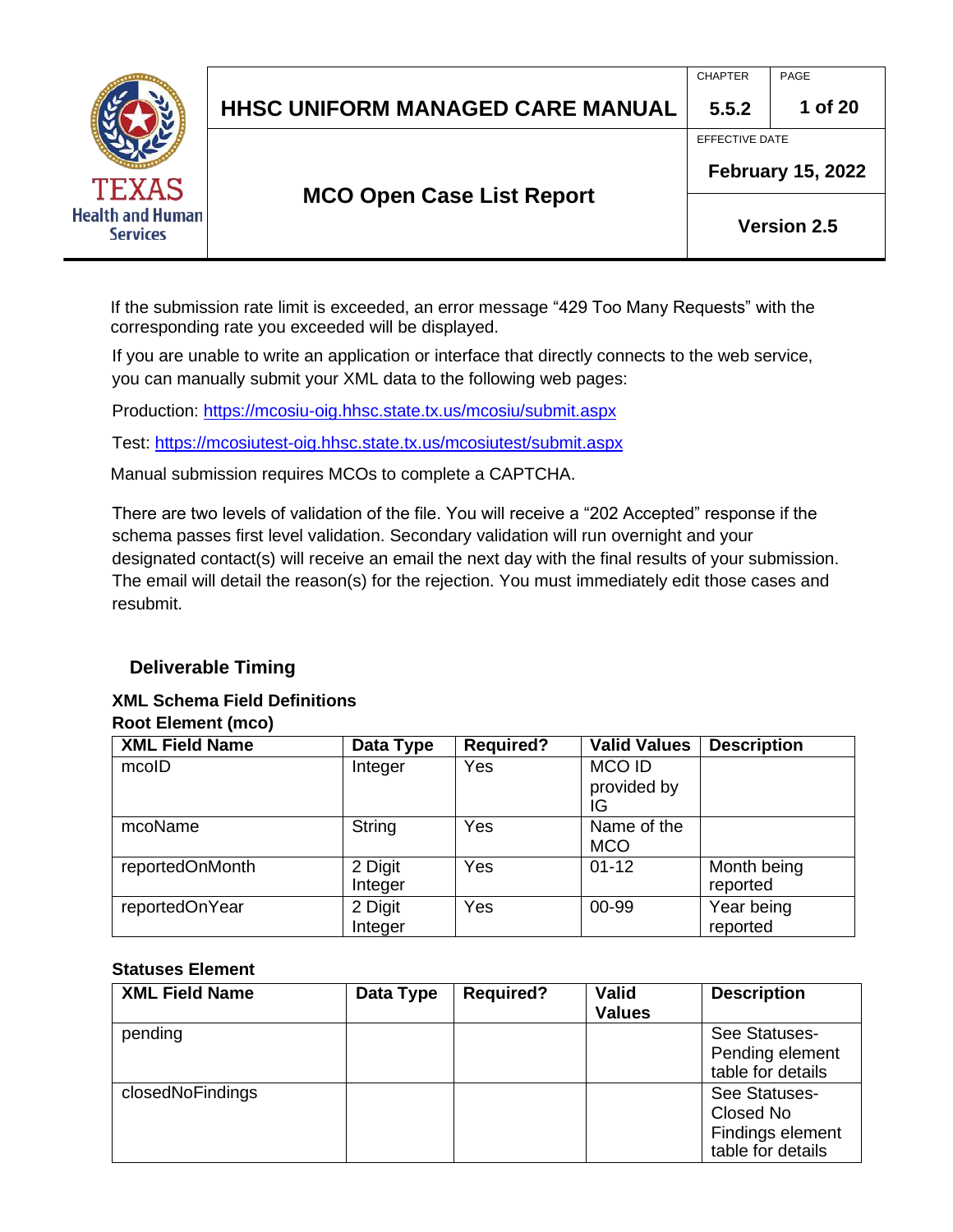|                                            |  |                                  | <b>HHSC UNIFORM MANAGED CARE MANUAL</b> |  | <b>CHAPTER</b><br>5.5.2                           | PAGE<br>1 of 20                       |
|--------------------------------------------|--|----------------------------------|-----------------------------------------|--|---------------------------------------------------|---------------------------------------|
| TEXAS                                      |  | <b>MCO Open Case List Report</b> |                                         |  | <b>EFFECTIVE DATE</b><br><b>February 15, 2022</b> |                                       |
| <b>Health and Human</b><br><b>Services</b> |  |                                  |                                         |  | <b>Version 2.5</b>                                |                                       |
| referred                                   |  |                                  |                                         |  | See Statuses-                                     | Referred element<br>table for details |
| notReferred                                |  |                                  |                                         |  | table for details                                 | See Statuses-Not<br>Referred element  |
| irdAccepted                                |  |                                  |                                         |  | table for details                                 | See Statuses-IRD<br>Accepted element  |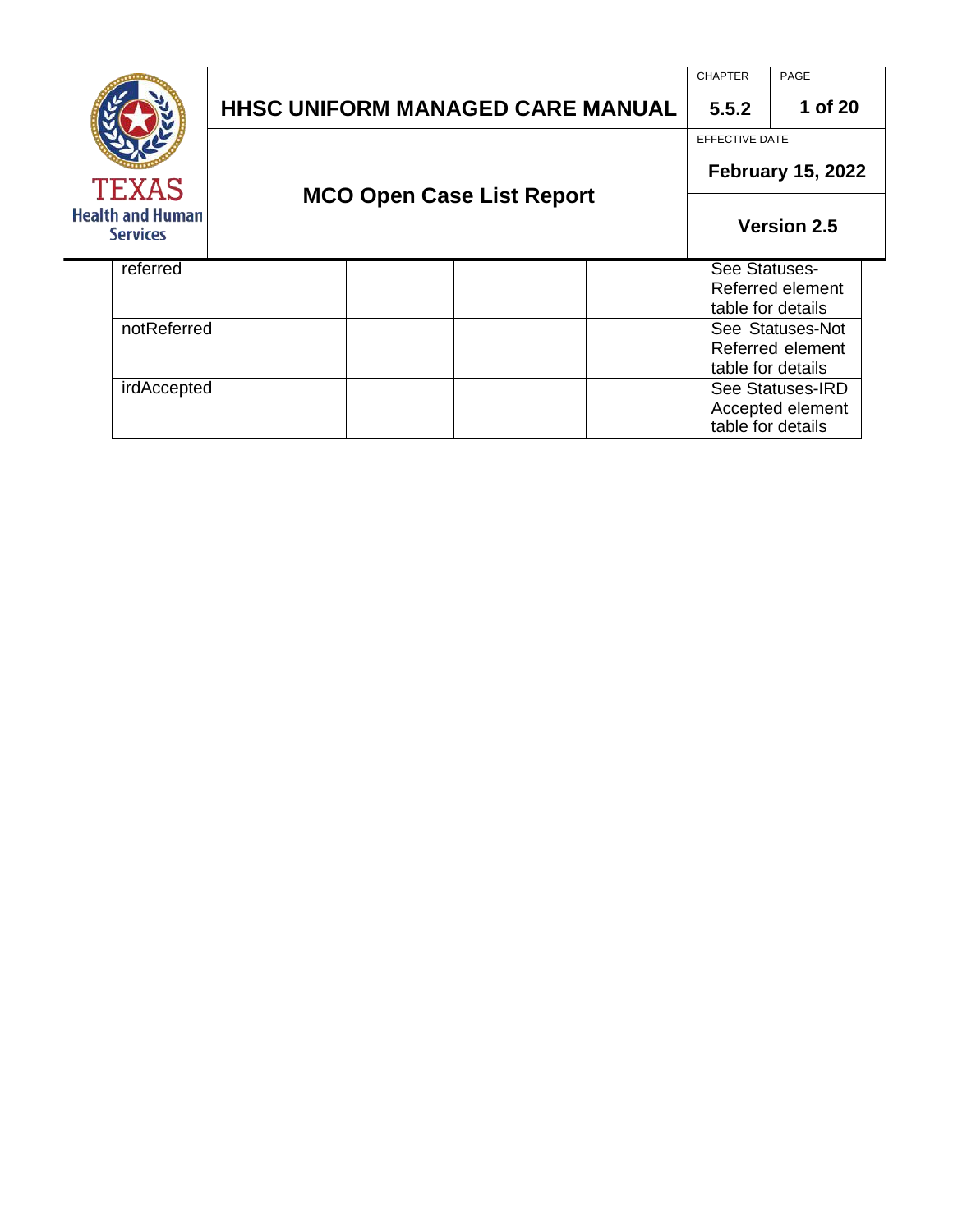

CHAPTER PAGE

**1 of 20**

EFFECTIVE DATE

**5.5.2**

**MCO Open Case List Report**

**February 15, 2022**

| <b>XML Field Name</b>     | Data Type | <b>Required?</b> | <b>Valid</b>  | <b>Description</b>           |
|---------------------------|-----------|------------------|---------------|------------------------------|
|                           |           |                  | <b>Values</b> |                              |
| irdNotAccepted            |           |                  |               | See Statuses-IRD             |
|                           |           |                  |               | Not Accepted                 |
|                           |           |                  |               | element table for            |
|                           |           |                  |               | details                      |
| referredBack              |           |                  |               | See Statuses-                |
|                           |           |                  |               | <b>Referred Back</b>         |
|                           |           |                  |               | element table for            |
|                           |           |                  |               | details                      |
| closedCompletedIG         |           |                  |               | See Statuses-                |
|                           |           |                  |               | <b>Closed Completed</b>      |
|                           |           |                  |               | by OIG element               |
|                           |           |                  |               | table for details            |
| closedCompletedSIU        |           |                  |               | See Statuses-                |
|                           |           |                  |               | <b>Closed Completed</b>      |
|                           |           |                  |               | by SIU element               |
|                           |           |                  |               | table for details            |
| openedMemberInvestigation |           |                  |               | See Statuses-                |
|                           |           |                  |               | <b>Opened Member</b>         |
|                           |           |                  |               | Investigation                |
|                           |           |                  |               | element table for<br>details |
| closedMemberInvestigation |           |                  |               | See Statuses-                |
|                           |           |                  |               | <b>Closed Member</b>         |
|                           |           |                  |               | Investigation                |
|                           |           |                  |               | element table for            |
|                           |           |                  |               | details                      |
| closedReferredTolG        |           |                  |               | See Statuses-                |
|                           |           |                  |               | <b>Closed Referred</b>       |
|                           |           |                  |               | to OIG element               |
|                           |           |                  |               | table for details            |
| paymentHolds              |           |                  |               | See Statuses-                |
|                           |           |                  |               | <b>Payment Holds</b>         |
|                           |           |                  |               | element table for            |
|                           |           |                  |               | details                      |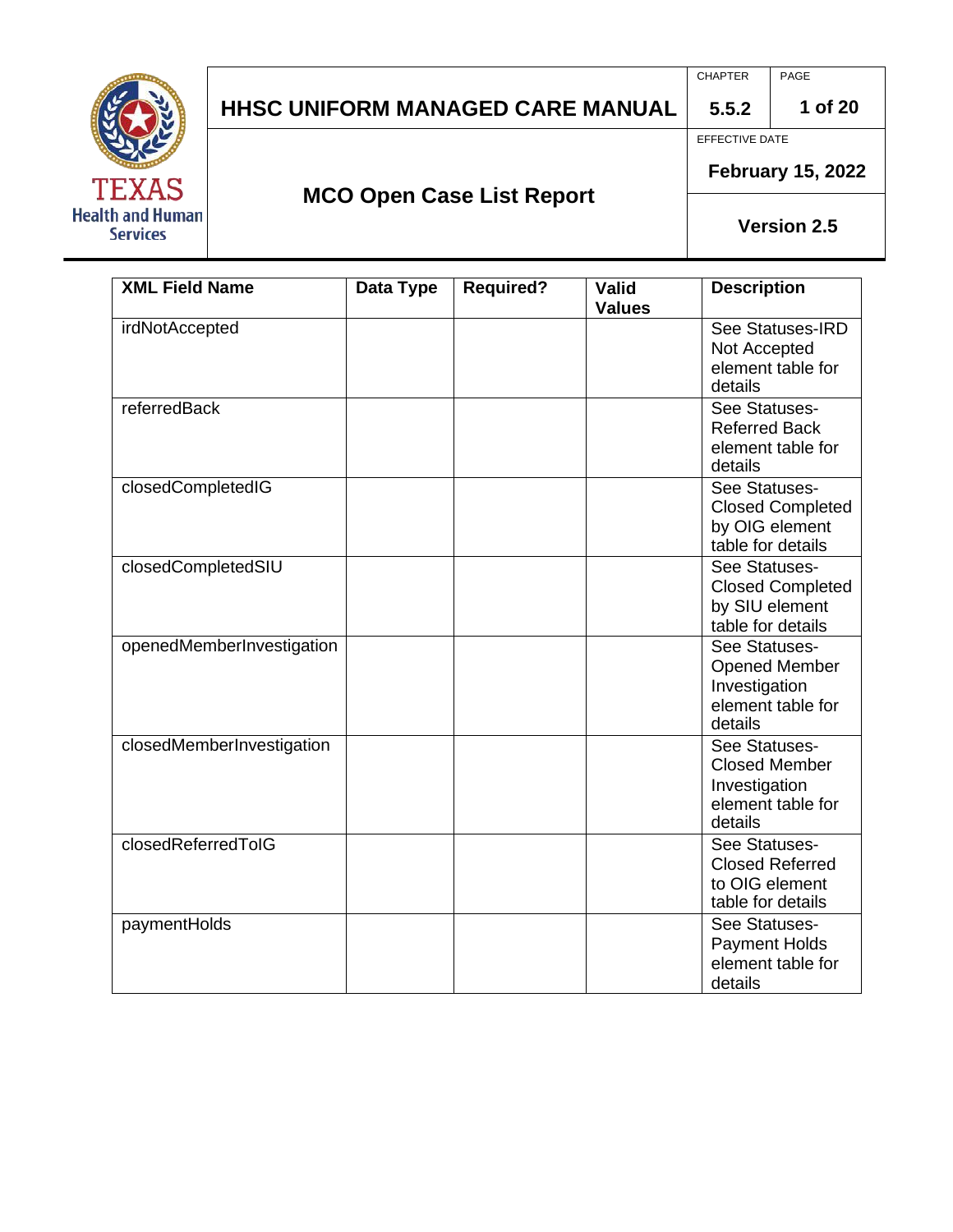

## **HHSC UNIFORM MANAGED CARE MANUAL 5.5.2** EFFECTIVE DATE

**MCO Open Case List Report**

CHAPTER PAGE

**1 of 20**

**February 15, 2022**

**Version 2.5**

#### **Statuses-Pending Element Extends Group/Provider Element**

| <b>XML Field Name</b> | Data Type | <b>Required?</b> | <b>Valid Values</b> | <b>Description</b>            |
|-----------------------|-----------|------------------|---------------------|-------------------------------|
| allowedToRecoup       | vesOrNo   | No               | Yes<br><b>No</b>    | Has OIG allowed<br>the MCO to |
|                       |           |                  |                     | begin<br>recoupment?          |

## **Statuses-Closed No Findings Element**

### **Extends Group/Provider Element**

| <b>XML Field Name</b> | Data Type | <b>Required?</b> | <b>Valid Values</b> | <b>Description</b>                                    |
|-----------------------|-----------|------------------|---------------------|-------------------------------------------------------|
| caseCloseDate         | date      | Yes              | yyyy/mm/dd          | Date case was<br>closed                               |
| allowedToRecoup       | yesOrNo   | No               | Yes<br><b>No</b>    | Has OIG<br>allowed the<br>MCO to begin<br>recoupment? |

## **Statuses-Referred Element**

## **Extends Group/Provider Element**

| <b>XML Field Name</b>   | Data Type | Required?                                                                                                                    | <b>Valid Values</b> | <b>Description</b>                                                     |
|-------------------------|-----------|------------------------------------------------------------------------------------------------------------------------------|---------------------|------------------------------------------------------------------------|
| dateReferredTolG        | date      | <b>Yes</b>                                                                                                                   | yyyy/mm/dd          | Date case was<br>referred to OIG                                       |
| dateAcceptedByIG        | date      | No. But if you<br>do submit a<br>date, you can<br>only have<br>dateAcceptedByl<br>G or<br>dateNotAccepte<br>dByIG, not both. | yyyy/mm/dd          | Date case was<br>accepted by<br>OIG for full<br>scale<br>investigation |
| dateNotAcceptedB<br>ylG | date      | No. But if you<br>do submit a<br>date, you can<br>only have<br>dateAcceptedByl<br>G or<br>dateNotAccepte<br>dByIG, not both. | yyyy/mm/dd          | Date case was<br>referred back to<br>MCO by OIG                        |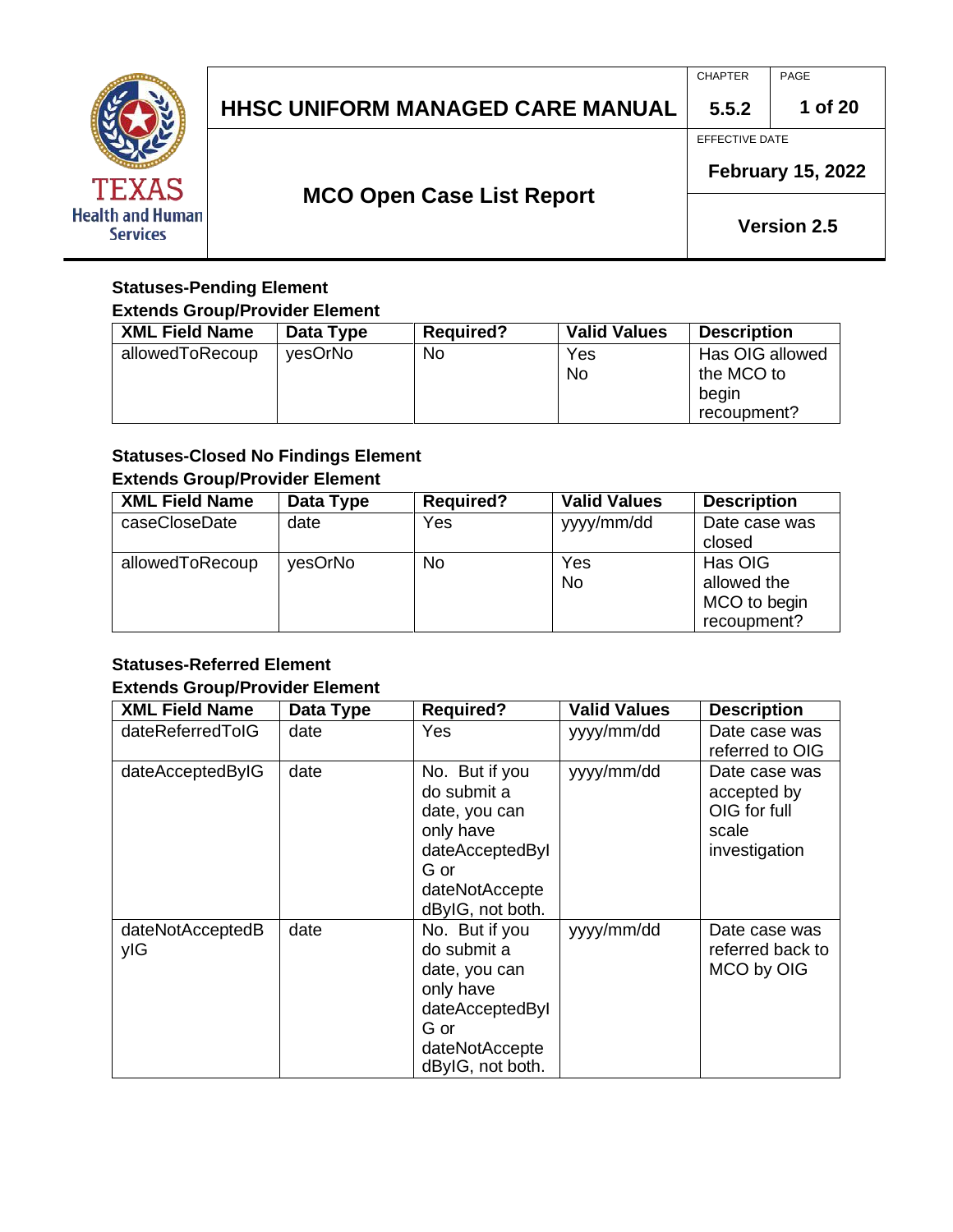

CHAPTER PAGE

**1 of 20**

EFFECTIVE DATE

**5.5.2**

**February 15, 2022**

## **MCO Open Case List Report**

**Version 2.5**

#### **Statuses-Not Referred Element Extends Group/Provider Element**

| <b>XML Field Name</b>            | Data Type | <b>Required?</b> | <b>Valid Values</b>                  | <b>Description</b>                                    |
|----------------------------------|-----------|------------------|--------------------------------------|-------------------------------------------------------|
| allowedToRecoup                  | yesOrNo   | <b>No</b>        | Yes<br>No                            | Has OIG<br>allowed the<br>MCO to begin<br>recoupment? |
| dollarsIdentifiedFor<br>Recovery | decimal   | Yes              | Must not<br>contain commas<br>or $$$ | Overpayment<br>MCO will try to<br>collect             |
| dollarsRecoupedTo<br>Date        | decimal   | <b>No</b>        | Must not<br>contain commas<br>or $$$ | <b>Total dollars</b><br>MCO has<br>collected          |

#### **Statuses-IRD Accepted Element Extends Group/Provider Element**

| <b>XML Field Name</b>   | Data Type | <b>Required?</b>                                   | <b>Valid Values</b> | <b>Description</b>                                                     |
|-------------------------|-----------|----------------------------------------------------|---------------------|------------------------------------------------------------------------|
| dateReferredTolG        | date      | Yes                                                | yyyy/mm/dd          | Date case was<br>referred to<br><b>OIG</b>                             |
| dateAcceptedByIG        | date      | dateAcceptedByl<br>G or<br>dateNotAccepte<br>dByIG | yyyy/mm/dd          | Date case was<br>accepted by<br>OIG for full<br>scale<br>investigation |
| dateNotAcceptedByI<br>G | date      | dateAcceptedByl<br>G or<br>dateNotAccepte<br>dByIG | yyyy/mm/dd          | Date case was<br>referred back<br>to MCO by<br><b>OIG</b>              |

## **Statuses-IRD Not Accepted Element**

#### **Extends Group/Provider Element**

| <b>XML Field Name</b>   | Data Type | <b>Required?</b> | <b>Valid Values</b> | <b>Description</b>                                        |
|-------------------------|-----------|------------------|---------------------|-----------------------------------------------------------|
| dateNotAcceptedByI<br>G | date      | Yes              | yyyy/mm/dd          | Date case was<br>referred back<br>to MCO by<br><b>OIG</b> |
| dateReferredBack        | date      | Yes              | yyyy/mm/dd          | Date case was<br>referred back                            |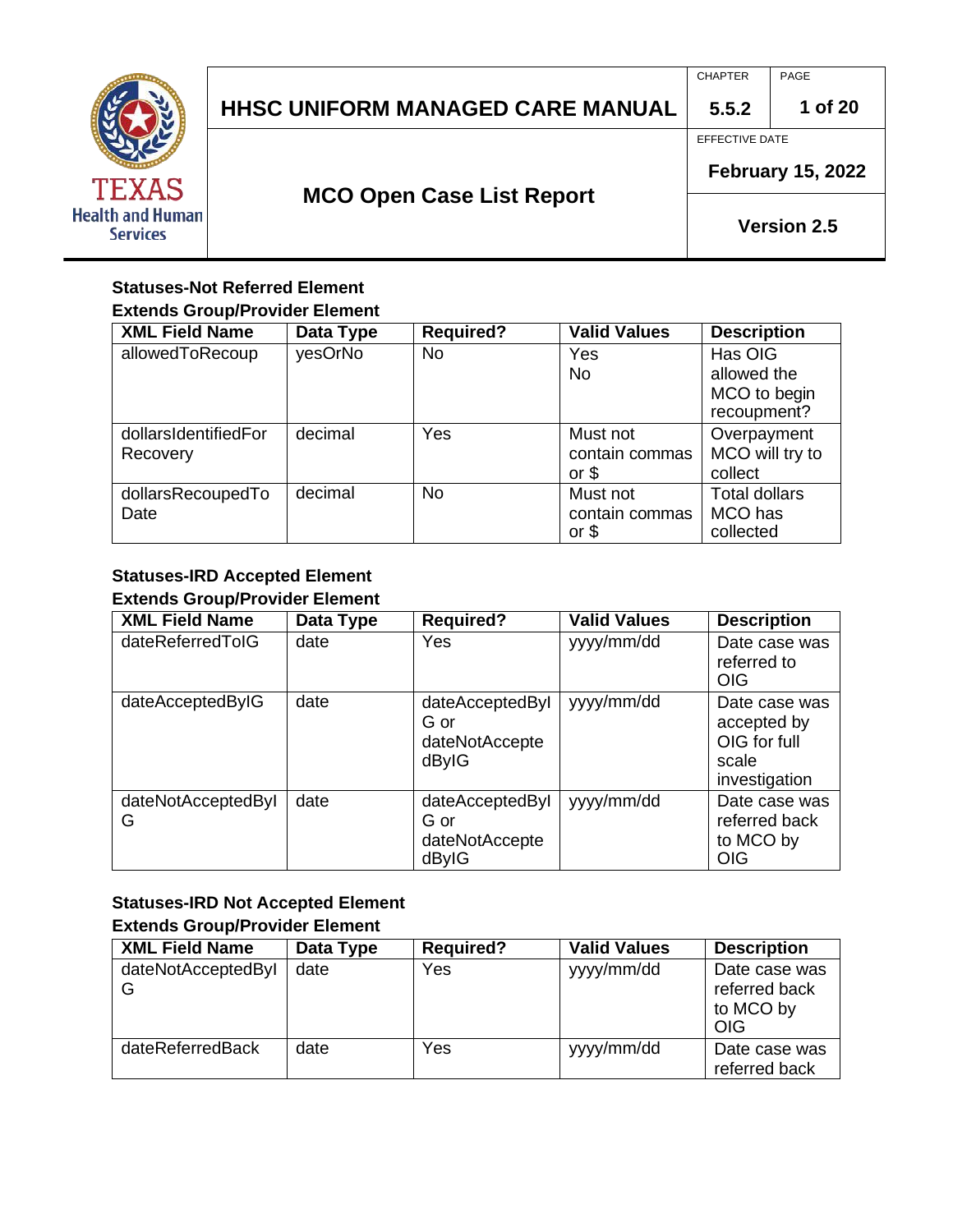

CHAPTER PAGE

**1 of 20**

EFFECTIVE DATE

**5.5.2**

## **MCO Open Case List Report**

**February 15, 2022**

**Version 2.5**

| <b>XML Field Name</b>            | Data Type | <b>Required?</b> | <b>Valid Values</b>              | <b>Description</b>                                    |
|----------------------------------|-----------|------------------|----------------------------------|-------------------------------------------------------|
|                                  |           |                  |                                  | to the MCO by<br>OIG                                  |
| allowedToRecoup                  | yesOrNo   | <b>No</b>        | Yes<br>No.                       | Has OIG<br>allowed the<br>MCO to begin<br>recoupment? |
| dollarsIdentifiedFor<br>Recovery | decimal   | Yes              | Must not contain<br>commas or \$ | Overpayment<br>MCO will try to<br>collect             |
| dollarsRecoupedTo<br>Date        | decimal   | <b>No</b>        | Must not contain<br>commas or \$ | <b>Total dollars</b><br>MCO has<br>collected          |

#### **Statuses-Closed Completed by IG Element Extends Group/Provider Element**

| <b>XML Field Name</b>     | Data Type | <b>Required?</b> | <b>Valid Values</b>              | <b>Description</b>                                                     |
|---------------------------|-----------|------------------|----------------------------------|------------------------------------------------------------------------|
| dateAcceptedByIG          | date      | <b>No</b>        | yyyy/mm/dd                       | Date case was<br>accepted by<br>OIG for full<br>scale<br>investigation |
| caseCloseDate             | date      | Yes              | yyyy/mm/dd                       | Date case was<br>closed                                                |
| allowedToRecoup           | yesOrNo   | <b>No</b>        | Yes<br><b>No</b>                 | Has OIG<br>allowed the<br>MCO to begin<br>recoupment?                  |
| dollarsRecoupedTo<br>Date | decimal   | <b>No</b>        | Must not contain<br>commas or \$ | <b>Total dollars</b><br>MCO has<br>collected                           |
| dateOfFinalRecoup<br>ment | date      | <b>No</b>        | yyyy/mm/dd                       | Date of final<br>recoupment                                            |

### **Statuses-Closed Completed by SIU element Extends Group/Provider Element**

| <b>XML Field Name</b> | Data Type | <b>Required?</b>                                            | <b>Valid Values</b> | <b>Description</b>                           |
|-----------------------|-----------|-------------------------------------------------------------|---------------------|----------------------------------------------|
| dateAcceptedByIG      | date      | No. But if you<br>do submit a<br>date, you can<br>only have | yyyy/mm/dd          | Date case was<br>accepted by<br>OIG for full |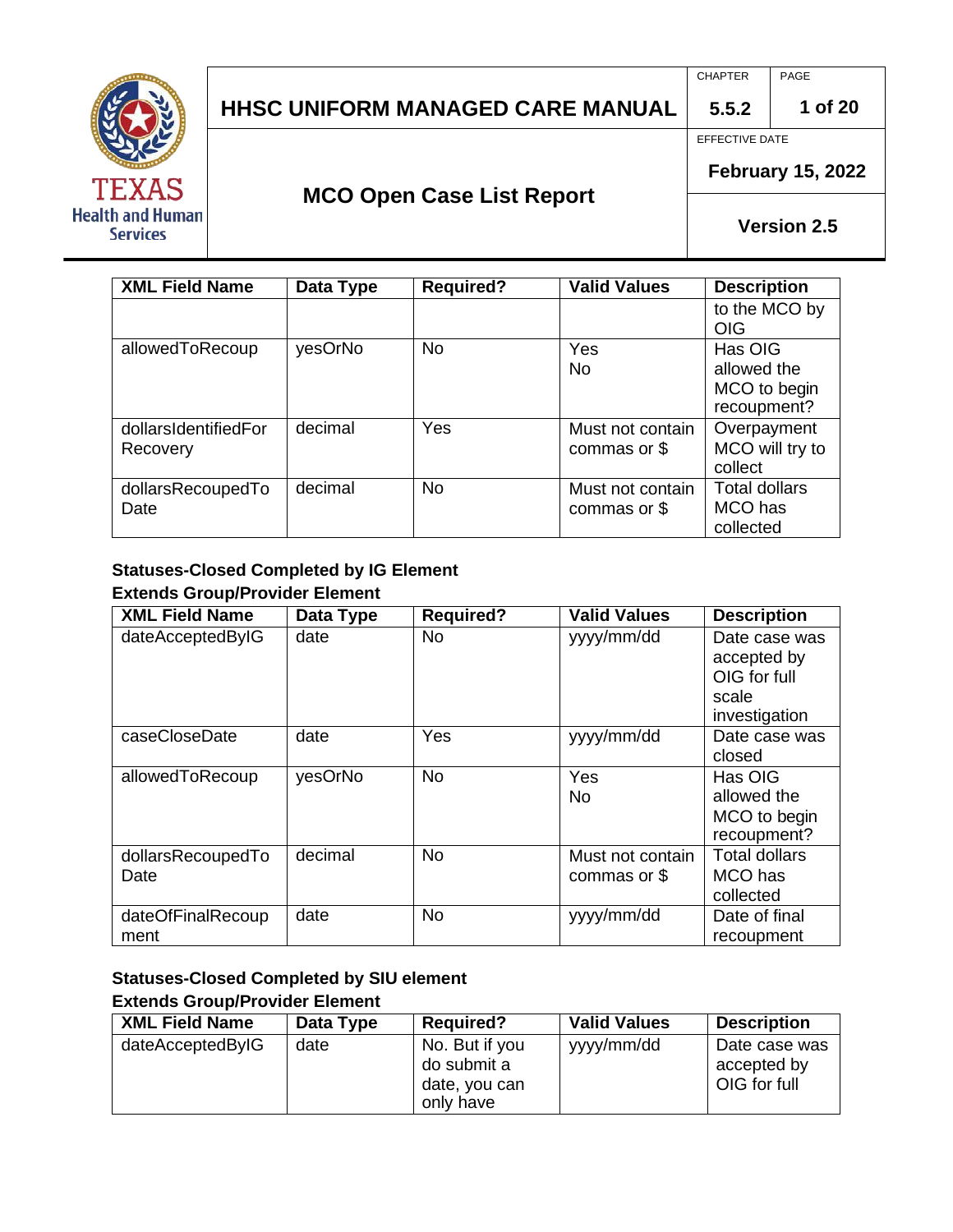

CHAPTER PAGE

**1 of 20**

**5.5.2**

EFFECTIVE DATE

**MCO Open Case List Report**

**February 15, 2022**

**Version 2.5**

| <b>XML Field Name</b>            | <b>Data Type</b> | <b>Required?</b>                                                                                                             | <b>Valid Values</b>              | <b>Description</b>                                            |
|----------------------------------|------------------|------------------------------------------------------------------------------------------------------------------------------|----------------------------------|---------------------------------------------------------------|
|                                  |                  | dateAcceptedByl<br>G or<br>dateNotAccepte<br>dByIG, not both.                                                                |                                  | scale<br>investigation                                        |
| dateNotAcceptedByI<br>G          | date             | No. But if you<br>do submit a<br>date, you can<br>only have<br>dateAcceptedByl<br>G or<br>dateNotAccepte<br>dByIG, not both. | yyyy/mm/dd                       | Date case was<br>referred back<br>to MCO by<br><b>OIG</b>     |
| dateReferredBack                 | date             | <b>No</b>                                                                                                                    | yyyy/mm/dd                       | Date case was<br>referred back<br>to the MCO by<br><b>OIG</b> |
| caseCloseDate                    | date             | Yes                                                                                                                          | yyyy/mm/dd                       | Date case was<br>closed                                       |
| allowedToRecoup                  | yesOrNo          | <b>No</b>                                                                                                                    | Yes<br><b>No</b>                 | Has OIG<br>allowed the<br>MCO to begin<br>recoupment?         |
| dollarsIdentifiedFor<br>Recovery | decimal          | Yes                                                                                                                          | Must not contain<br>commas or \$ | Overpayment<br>MCO will try to<br>collect                     |
| dollarsRecoupedTo<br>Date        | decimal          | <b>No</b>                                                                                                                    | Must not contain<br>commas or \$ | <b>Total dollars</b><br>MCO has<br>collected                  |
| dateOfFinalRecoup<br>ment        | date             | <b>No</b>                                                                                                                    | yyyy/mm/dd                       | Date of final<br>recoupment                                   |

#### **Statuses-Closed Member Investigation element Extends Member Element**

| <b>XML Field Name</b>             | Data Type | <b>Required?</b> | <b>Valid Values</b> | <b>Description</b>                          |
|-----------------------------------|-----------|------------------|---------------------|---------------------------------------------|
| dateClosedMemberI<br>nvestigation | date      | Yes              | yyyy/mm/dd          | Date the MCO<br>closes the<br>investigation |

**Statuses-Closed Referred to IG element Extends Member Element**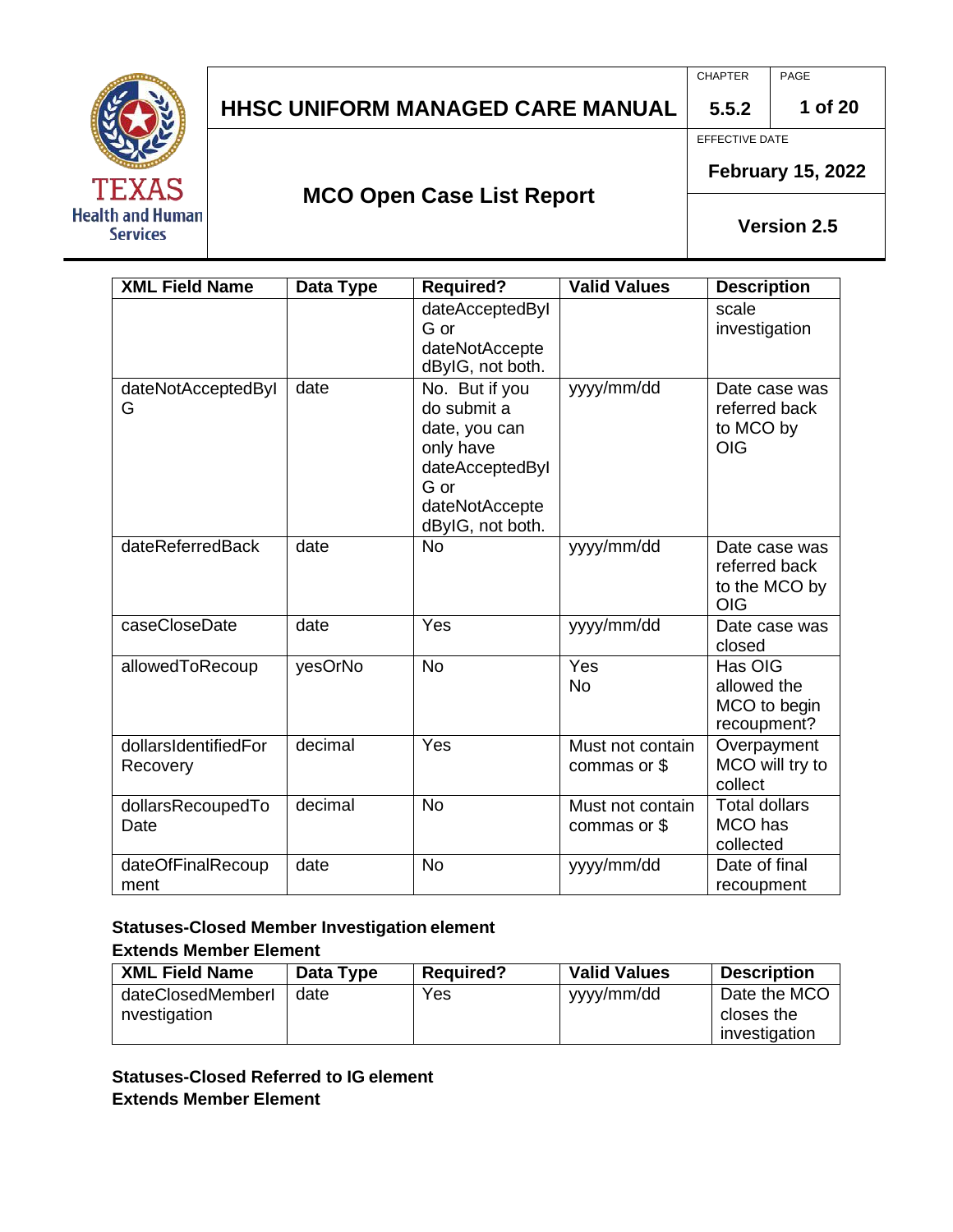

CHAPTER PAGE

**1 of 20**

EFFECTIVE DATE

**5.5.2**

## **MCO Open Case List Report**

**February 15, 2022**

**Version 2.5**

| <b>XML Field Name</b> | Data Type | <b>Required?</b> | <b>Valid Values</b>                                                                                     | <b>Description</b>                                    |
|-----------------------|-----------|------------------|---------------------------------------------------------------------------------------------------------|-------------------------------------------------------|
| dateReferredTolG      | Date      | Yes              | yyyy/mm/dd                                                                                              | Date the<br>MCO referred<br>the case to<br><b>OIG</b> |
| WAFERSNumber          | string25  | <b>No</b>        | A valid referral<br>number in the IG<br>WAFERS system.<br>String with max<br>length of 25<br>characters |                                                       |
| dateClosed            | Date      | Yes              | yyyy/mm/dd                                                                                              |                                                       |

**Statuses-Payment Holds element (Submit payment holds every month, even no change)**

| <b>XML Field Name</b> | Data Type  | <b>Required?</b> | <b>Valid Values</b>                                     | <b>Description</b>                                                |
|-----------------------|------------|------------------|---------------------------------------------------------|-------------------------------------------------------------------|
| groupProviderName     | string255  | Yes              | A string with<br>maximum<br>length of 255<br>characters | Group or<br>provider name<br>placed on hold                       |
| statelssuedTPI        | <b>TPI</b> | <b>No</b>        |                                                         | <b>State of Texas</b><br>issued TPI<br>number                     |
| npiOnHold             | string11   | Yes              | A string with<br>maximum<br>length of 11<br>characters  | Valid NPI of the<br>group or<br>provider placed<br>on hold        |
| dateHoldPlaced        | Date       | Yes              | yyyy/mm/dd                                              | Date OIG or<br>MCO placed a<br>hold                               |
| dateHoldEnds          | Date       | <b>No</b>        | yyyy/mm/dd                                              | Date MCO hold<br>ended                                            |
| reason                | holdReason | Yes              | <b>IG Request</b><br>SIU<br>Other                       | The entity that<br>placed the hold<br>on the group or<br>provider |
| dollarAmountOnHold    | Decimal    | Yes              | Must not<br>contain<br>commas or \$                     | Total<br>adjudicated<br>amount of<br>dollars on hold              |

**providerBase Element**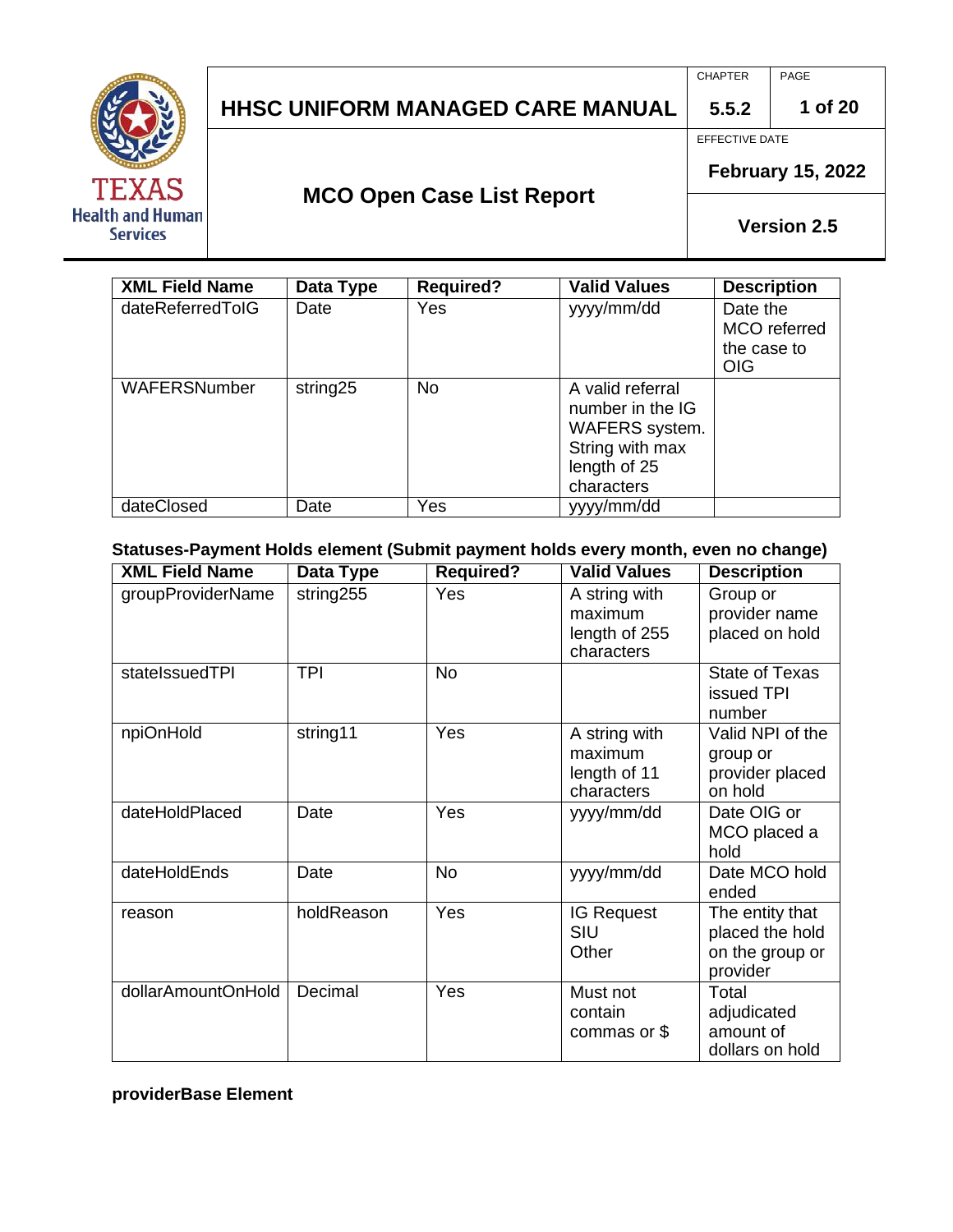

CHAPTER PAGE

**1 of 20**

EFFECTIVE DATE

**5.5.2**

**MCO Open Case List Report**

**February 15, 2022**

| <b>XML Field Name</b>          | Data Type              | <b>Required?</b>                                                            | <b>Valid Values</b>                                                                                     | <b>Description</b>                                                                                                                                             |
|--------------------------------|------------------------|-----------------------------------------------------------------------------|---------------------------------------------------------------------------------------------------------|----------------------------------------------------------------------------------------------------------------------------------------------------------------|
| caseNumber                     | string44               | Yes                                                                         | Unique case<br>number<br>assigned by the<br>SIU. A string<br>with maximum<br>length of 44<br>characters |                                                                                                                                                                |
| group                          | groupProvider          | Yes-group or<br>provider field<br>must be<br>specified                      | group                                                                                                   | Either group or<br>provider must<br>be specified                                                                                                               |
| provider                       | groupProvider          | Yes-group or<br>provider field<br>must be<br>specified                      | provider                                                                                                | Either group or<br>provider must<br>be specified                                                                                                               |
| billingNPI                     | billingNPI             | Yes, for initial<br>report-multiple<br>billing NPI<br>fields are<br>allowed |                                                                                                         | See billingNPI<br>element table<br>for details                                                                                                                 |
| caseOpenDate                   | Date                   | Yes, for initial<br>report                                                  | yyyy/mm/dd                                                                                              | Date the SIU<br>opened the<br>case                                                                                                                             |
| allegation                     | providerAllegati<br>on | Yes, for initial<br>report                                                  |                                                                                                         | See Provider<br>allegation<br>element table<br>for details                                                                                                     |
| descriptionOfMCOA<br>ctions    | String                 | Yes                                                                         |                                                                                                         | Investigative<br>actions taken<br>since previous<br>report. If MCO<br>placed provider<br>on pre-payment<br>review, include<br>the text "PPR"<br>in this field. |
| descriptionOfFinding<br>s      | String                 | <b>No</b>                                                                   |                                                                                                         | Results of the<br>SIU<br>investigation                                                                                                                         |
| numberOfClaimsInP<br>opulation | Integer                | <b>No</b>                                                                   |                                                                                                         | Number of<br>unique claim                                                                                                                                      |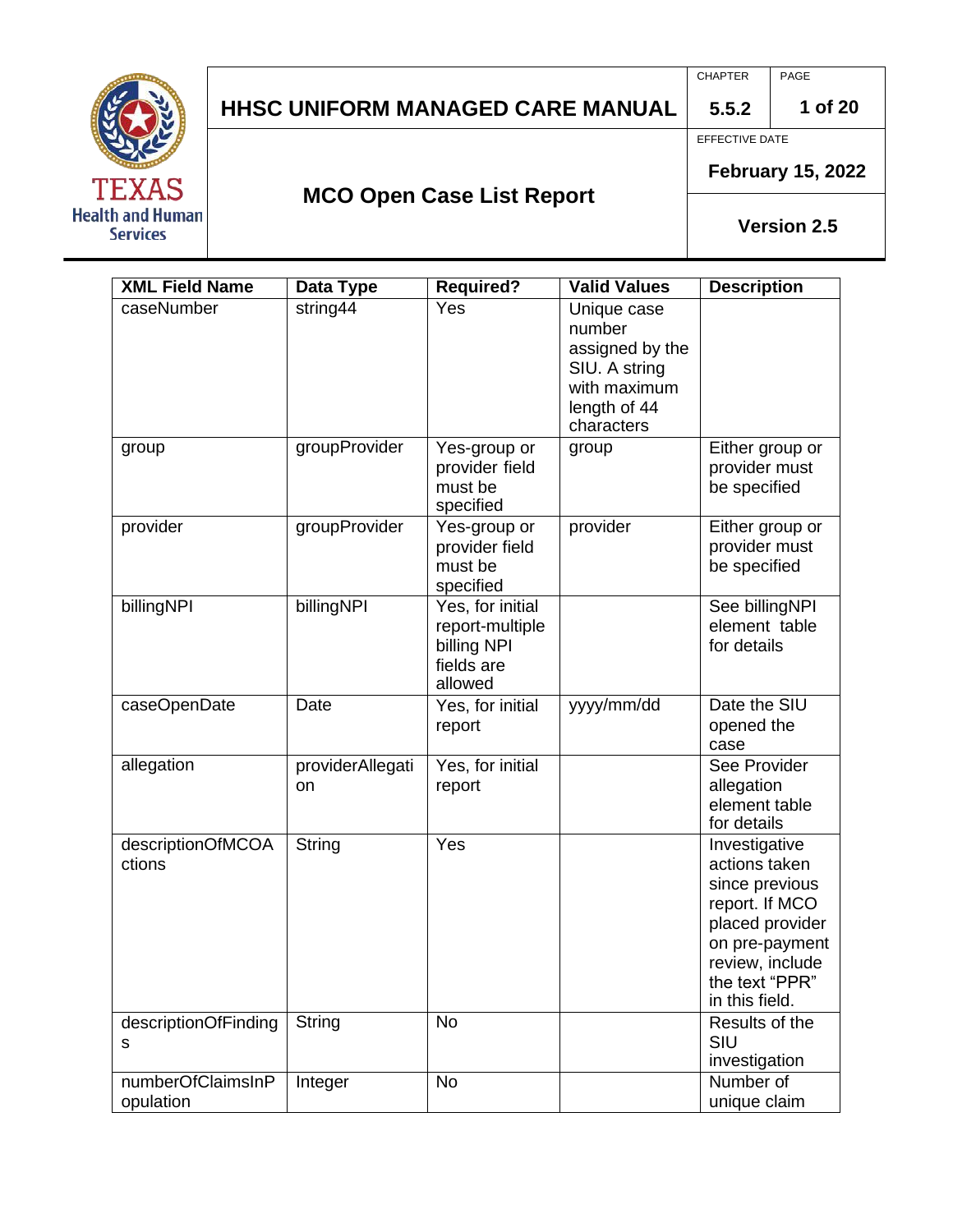CHAPTER PAGE

**1 of 20**

EFFECTIVE DATE

**5.5.2**



## **MCO Open Case List Report**

**February 15, 2022**

| <b>XML Field Name</b>           | <b>Data Type</b> | <b>Required?</b> | <b>Valid Values</b> | <b>Description</b>                                                                                                                                        |
|---------------------------------|------------------|------------------|---------------------|-----------------------------------------------------------------------------------------------------------------------------------------------------------|
|                                 |                  |                  |                     | numbers in the<br>population. A<br>population is a<br>set of claims<br>specific to the<br>scope of the<br>investigation.                                  |
| numberOfClientsInP<br>opulation | Integer          | <b>No</b>        |                     | Number of<br>unique client ID<br>numbers in the<br>population. A<br>population is a<br>set of claims<br>specific to the<br>scope of the<br>investigation. |
| numberOfDetailsInP<br>opulation | Integer          | <b>No</b>        |                     | Number of<br>unique line item<br>details in the<br>population. A<br>population is a<br>set of claims<br>specific to the<br>scope of the<br>investigation. |
| numberOfDollarsInP<br>opulation | Integer          | <b>No</b>        |                     | Sum of dollars<br>paid in the<br>population. A<br>population is a<br>set of claims<br>specific to the<br>scope of the<br>investigation.                   |
| numberOfClaimsInS<br>ample      | Integer          | <b>No</b>        |                     | Number of<br>unique claim<br>numbers in the<br>sample of<br>claims<br>reviewed. A<br>sample is a                                                          |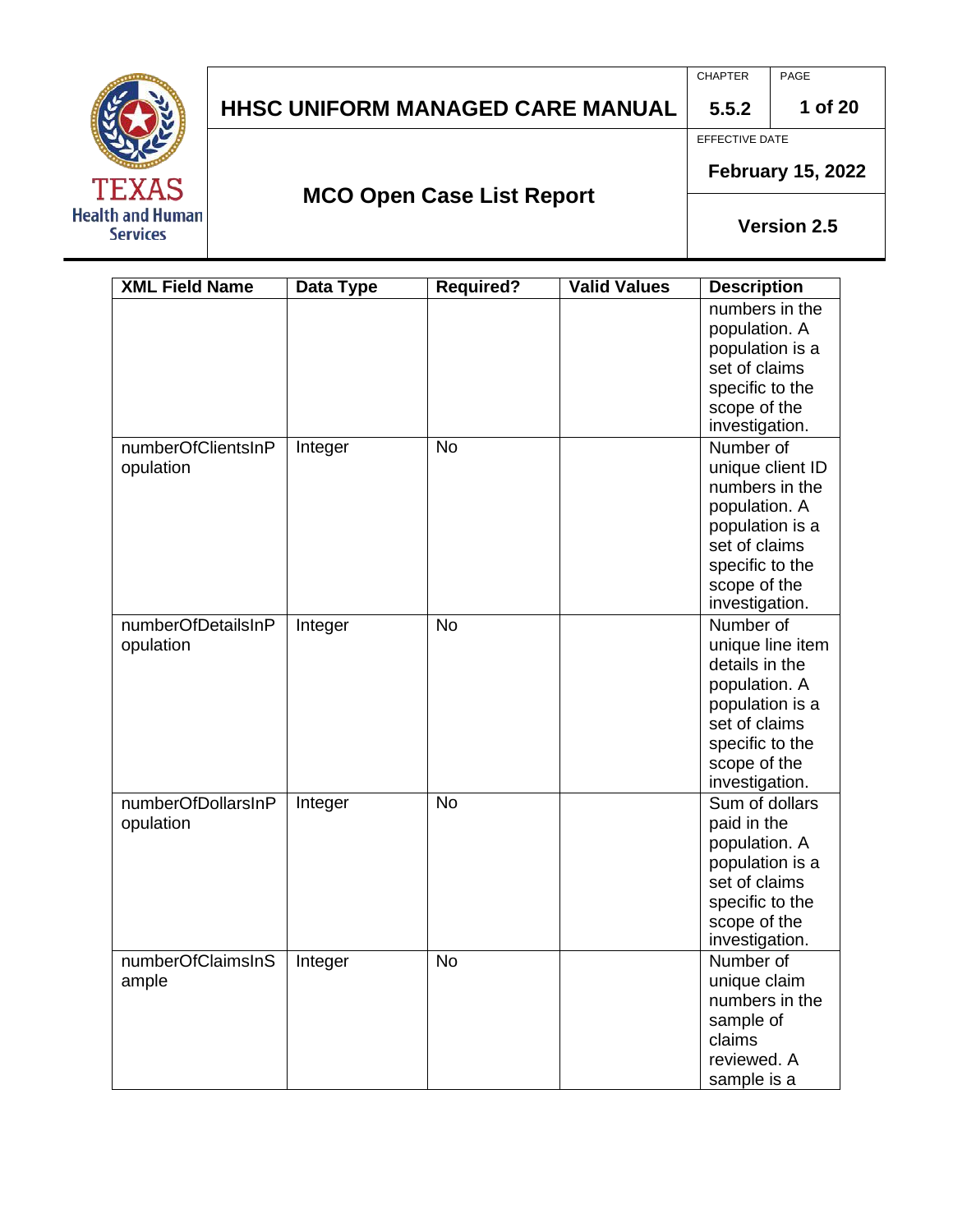# TE **Health and Human Services**

## **HHSC UNIFORM MANAGED CARE MANUAL**

CHAPTER PAGE

**1 of 20**

EFFECTIVE DATE

**5.5.2**

**MCO Open Case List Report**

**February 15, 2022**

| <b>XML Field Name</b> | Data Type     | <b>Required?</b> | <b>Valid Values</b> | <b>Description</b>                |
|-----------------------|---------------|------------------|---------------------|-----------------------------------|
|                       |               |                  |                     | subset of the                     |
|                       |               |                  |                     | population.                       |
| numberOfClientsInS    | Integer       | <b>No</b>        |                     | Number of                         |
| ample                 |               |                  |                     | unique client ID                  |
|                       |               |                  |                     | numbers in the                    |
|                       |               |                  |                     | sample of                         |
|                       |               |                  |                     | claims                            |
|                       |               |                  |                     | reviewed. A                       |
|                       |               |                  |                     | sample is a                       |
|                       |               |                  |                     | subset of the                     |
|                       |               |                  |                     | population.                       |
| numberOfDetailsInS    | Integer       | <b>No</b>        |                     | Number of                         |
| ample                 |               |                  |                     | unique line item                  |
|                       |               |                  |                     | details in the                    |
|                       |               |                  |                     | sample of                         |
|                       |               |                  |                     | claims                            |
|                       |               |                  |                     | reviewed. A                       |
|                       |               |                  |                     | sample is a                       |
|                       |               |                  |                     | subset of the                     |
|                       |               |                  |                     | population.                       |
| numberOfDollarsInS    | Integer       | <b>No</b>        |                     | Sum of dollars                    |
| ample                 |               |                  |                     | paid in the                       |
|                       |               |                  |                     | sample of                         |
|                       |               |                  |                     | claims                            |
|                       |               |                  |                     | reviewed. A                       |
|                       |               |                  |                     | sample is a                       |
|                       |               |                  |                     | subset of the                     |
|                       |               |                  |                     | population.                       |
| procedureCodesInS     | procedureCode | <b>No</b>        |                     | See Procedure                     |
| ample                 | sInSample     |                  |                     | Code Element                      |
|                       |               |                  |                     | table for details                 |
| numberOfClaimsInE     | Integer       | <b>No</b>        |                     | Number of                         |
| rror                  |               |                  |                     | unique claim                      |
|                       |               |                  |                     | numbers found                     |
|                       |               |                  |                     | in error out of                   |
|                       |               |                  |                     | the sample of                     |
|                       |               |                  |                     | claims<br>reviewed.               |
|                       |               |                  |                     |                                   |
| numberOfClientsInE    | Integer       | <b>No</b>        |                     | Number of                         |
| rror                  |               |                  |                     | unique client ID<br>numbers found |
|                       |               |                  |                     |                                   |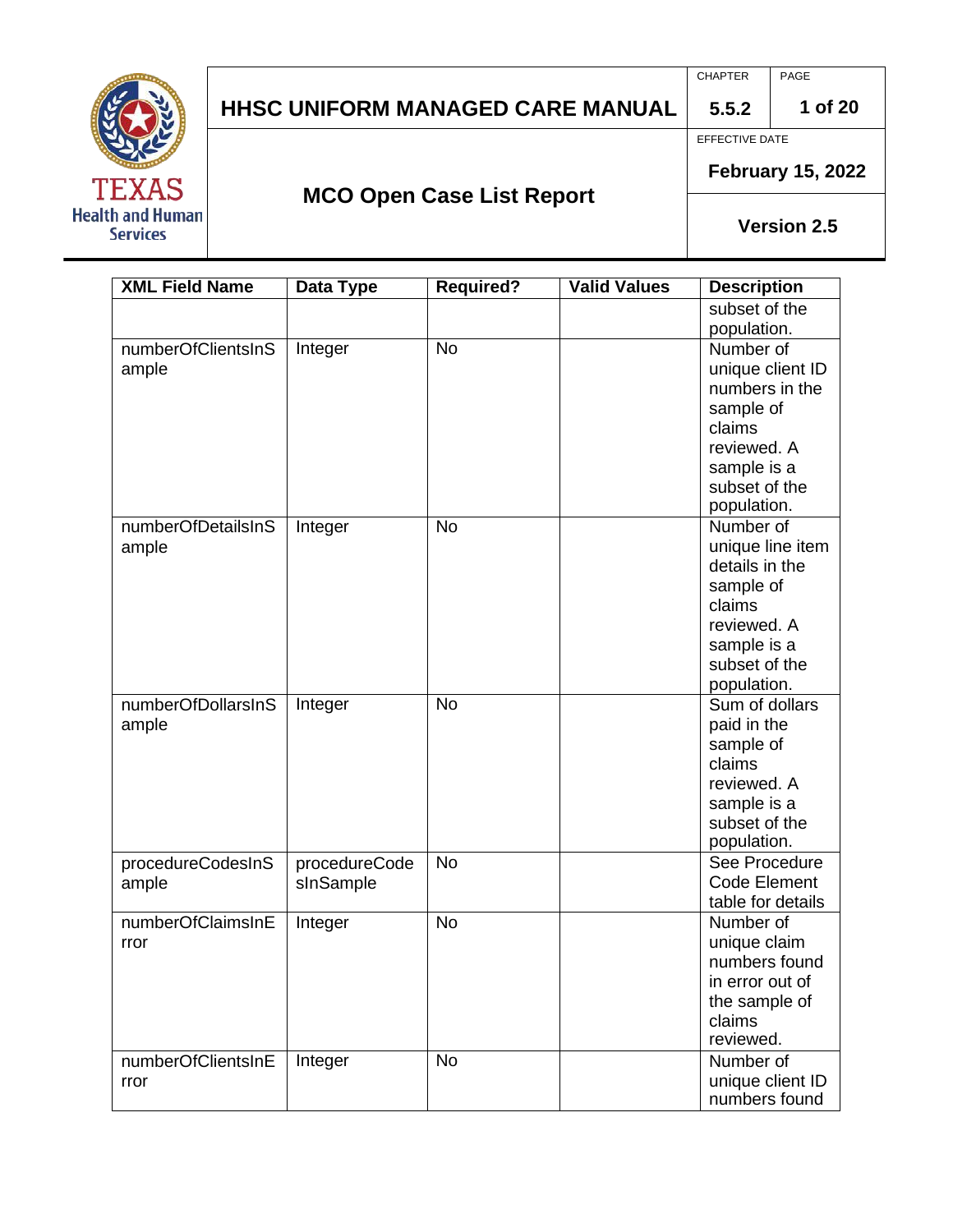# TΕ **Health and Human Services**

## **HHSC UNIFORM MANAGED CARE MANUAL**

CHAPTER PAGE

**1 of 20**

EFFECTIVE DATE

**5.5.2**

**MCO Open Case List Report**

**February 15, 2022**

**Version 2.5**

| <b>XML Field Name</b>         | Data Type | <b>Required?</b> | <b>Valid Values</b> | <b>Description</b>                                                                                        |
|-------------------------------|-----------|------------------|---------------------|-----------------------------------------------------------------------------------------------------------|
|                               |           |                  |                     | in error out of<br>the sample of<br>claims<br>reviewed.                                                   |
| numberOfDetailsInE<br>rror    | Integer   | <b>No</b>        |                     | Number of<br>unique line item<br>details found in<br>error out of the<br>sample of<br>claims<br>reviewed. |
| numberOfDollarsInE<br>rror    | Integer   | <b>No</b>        |                     | Sum of dollars<br>paid in error<br>from sample of<br>claims<br>reviewed.                                  |
| numberOfRecordsR<br>eviewed   | Integer   | <b>No</b>        |                     | Number of<br>records<br>reviewed during<br>the<br>investigation                                           |
| isOverpaymentExtra<br>polated | yesOrNo   | <b>No</b>        | Yes<br>No           |                                                                                                           |

#### **Group/Provider Element**

| <b>XML Field Name</b> | Data Type | <b>Required?</b> | <b>Valid Values</b> | <b>Description</b> |
|-----------------------|-----------|------------------|---------------------|--------------------|
| name                  | string255 | Yes              | A string with       | Name of the        |
|                       |           |                  | maximum             | group or           |
|                       |           |                  | length of 255       | provider. This is  |
|                       |           |                  | characters          | a sub-element of   |
|                       |           |                  |                     | the group or       |
|                       |           |                  |                     | provider field.    |

#### **Billing NPI Element**

| <b>XML Field Name</b> | Data Type    | <b>Required?</b> | <b>Valid Values</b> | <b>Description</b>                              |
|-----------------------|--------------|------------------|---------------------|-------------------------------------------------|
| Number                | Npi          | Yes              |                     | <b>Billing NPI</b>                              |
| provider              | providerFull | Yes              |                     | See the Provider<br>Full element for<br>details |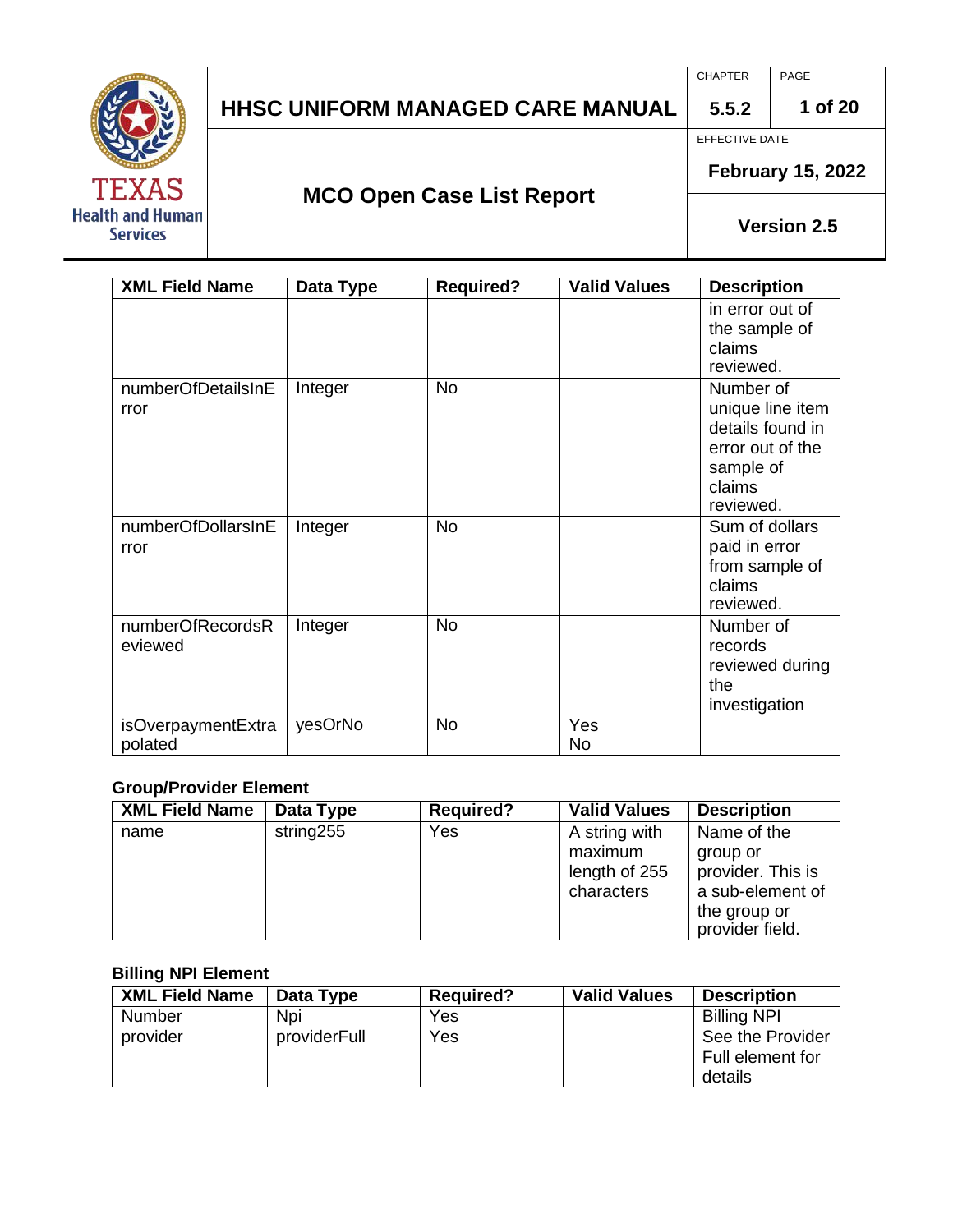

CHAPTER PAGE

**1 of 20**

EFFECTIVE DATE

**5.5.2**

**MCO Open Case List Report**

**February 15, 2022**

**Version 2.5**

| <b>XML Field Name</b> | Data Type     | <b>Required?</b> | <b>Valid Values</b> | <b>Description</b>                                  |
|-----------------------|---------------|------------------|---------------------|-----------------------------------------------------|
| performingNPI         | performingNPI | No               |                     | See the<br>Performing NPI<br>Element for<br>details |

#### **Provider Full Element**

| <b>XML Field Name</b> | Data Type        | <b>Required?</b> | <b>Valid Values</b> | <b>Description</b> |
|-----------------------|------------------|------------------|---------------------|--------------------|
| providerLocation      | providerLocation | Yes, multiple    |                     | See the Provider   |
|                       |                  | locations may    |                     | Location           |
|                       |                  | be included      |                     | Element for        |
|                       |                  |                  |                     | details            |
| statelssuedTPINu      | Tpi              | No, multiple     | Must be a           |                    |
| mber                  |                  | TPIs are         | validly             |                    |
|                       |                  | allowed          | formatted TPI.      |                    |
| providerTaxID         | Integer          | Yes, multiple    | A valid Federal     |                    |
|                       |                  | Tax IDs are      | Tax ID.             |                    |
|                       |                  | allowed          | Integers only       |                    |

#### **Performing NPI Element**

| <b>XML Field</b><br><b>Name</b> | Data Type   | <b>Required?</b>                           | <b>Valid Values</b>                   | <b>Description</b>                         |
|---------------------------------|-------------|--------------------------------------------|---------------------------------------|--------------------------------------------|
| provider                        | providerMin | Yes, multiple<br>providers are<br>allowed. |                                       | See Provider Min<br>Element for<br>details |
| <b>Number</b>                   | npi         | Yes                                        | Must be a<br>validly<br>formatted NPI |                                            |

#### **Provider Location Element**

| <b>XML Field Name</b> | Data Type | <b>Required?</b> | <b>Valid Values</b> | <b>Description</b> |
|-----------------------|-----------|------------------|---------------------|--------------------|
| providerStreetAddr    | string100 | Yes              | A string with       | See the Provider   |
| ess                   |           |                  | maximum length      | Location           |
|                       |           |                  | of 100              | Element for        |
|                       |           |                  | characters          | details            |
| providerCity          | string50  | Yes              | A string with       | See the tpil       |
|                       |           |                  | maximum length      | Element for        |
|                       |           |                  | of 50 characters    | details            |
| providerState         | state     | Yes              | Must be a valid 2   | See the State      |
|                       |           |                  | letter state code   | Element for        |
|                       |           |                  |                     | details            |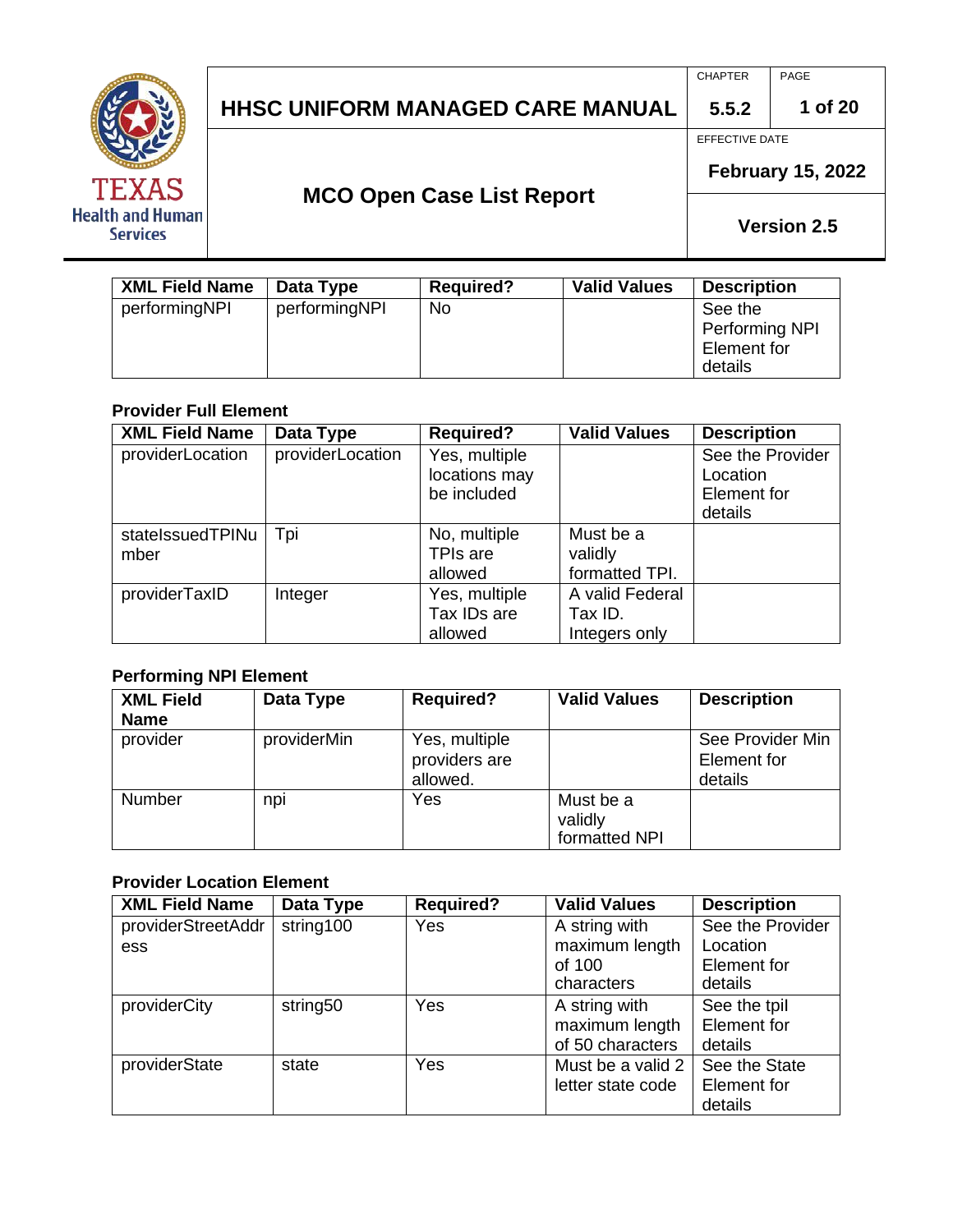

CHAPTER PAGE

> **5.5.2 1 of 20**

EFFECTIVE DATE

**MCO Open Case List Report**

**February 15, 2022**

**Version 2.5**

| <b>XML Field Name</b> | Data Type | <b>Required?</b> | <b>Valid Values</b>                      | <b>Description</b> |
|-----------------------|-----------|------------------|------------------------------------------|--------------------|
| providerZipCode       | zipCode   | Yes              | A validly<br>formatted<br><b>ZipCode</b> |                    |

#### **Provider Min Element**

| <b>XML Field Name</b> | Data Type | <b>Required?</b> | <b>Valid Values</b> | <b>Description</b> |
|-----------------------|-----------|------------------|---------------------|--------------------|
| providerName          | string255 | Yes              | A string with       |                    |
|                       |           |                  | maximum             |                    |
|                       |           |                  | length of 255       |                    |
|                       |           |                  | characters          |                    |

#### **Provider Allegation Element-Child of Group/Provider Element**

| <b>XML Field Name</b>             | Data Type                    | Required?                                     | <b>Valid Values</b>                                    | <b>Description</b>                                                                                                                                                   |
|-----------------------------------|------------------------------|-----------------------------------------------|--------------------------------------------------------|----------------------------------------------------------------------------------------------------------------------------------------------------------------------|
| typeOfAllegation                  | typeOfProvider<br>Allegation | Yes                                           | See List of valid<br>values in the<br>schema           |                                                                                                                                                                      |
| otherTypeOfProvid<br>erAllegation | String                       | Yes, if type of<br>allegation is<br>"Other"   |                                                        | If the allegation<br>type is not listed<br>in the valid<br>values for type<br>of allegation,<br>choose other<br>and specify the<br>type of allegation                |
| sourceOfAllegatio<br>n            | sourceOfAlleg<br>ation       | Yes                                           | See List of valid<br>values in the<br>schema           |                                                                                                                                                                      |
| otherSourceOfAlle<br>gation       | string20                     | Yes, if source of<br>allegation is<br>"Other" | A string with<br>maximum<br>length of 20<br>characters | If the source of<br>allegation is not<br>listed in the valid<br>values for<br>source of<br>allegation,<br>choose other<br>and specify the<br>source of<br>allegation |
| allegationStart                   | Date                         | Yes                                           | yyyy/mm/dd                                             | Beginning date<br>for the scope of<br>the investigation                                                                                                              |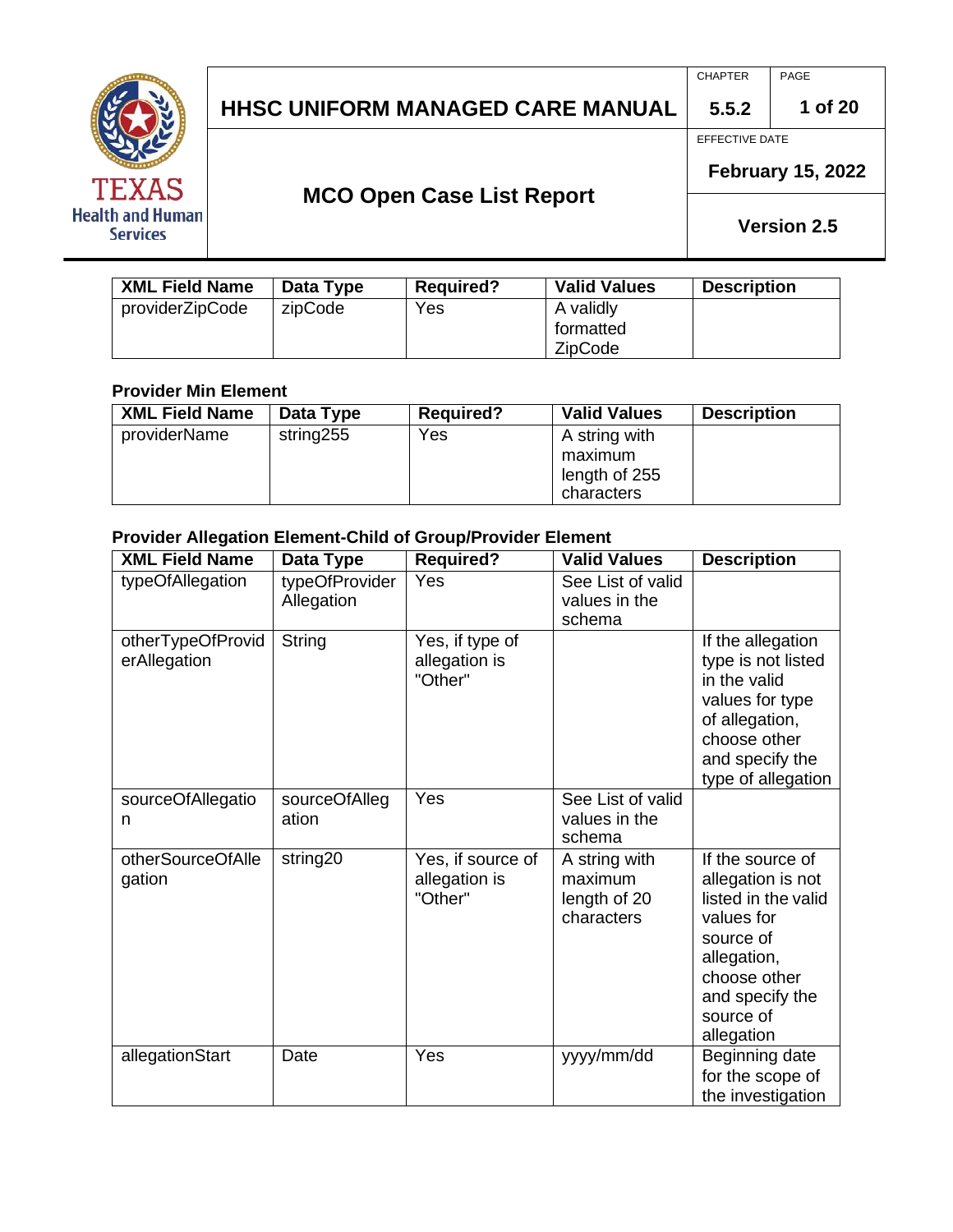

CHAPTER PAGE

**1 of 20**

**5.5.2** EFFECTIVE DATE

## **MCO Open Case List Report**

**February 15, 2022**

**Version 2.5**

| <b>XML Field Name</b>      | Data Type | <b>Required?</b> | <b>Valid Values</b> | <b>Description</b>                                |
|----------------------------|-----------|------------------|---------------------|---------------------------------------------------|
| allegationEnd              | Date      | <b>No</b>        | yyyy/mm/dd          | End date for the<br>scope of the<br>investigation |
| allegationDescripti<br>on. | String    | Yes              |                     | Detail<br>description of<br>allegations           |

## **Procedure Code Element-Child of Provider/Group Element**

| <b>XML Field Name</b>  | Data Type | <b>Required?</b>                                         | <b>Valid Values</b>     | <b>Description</b>                                                                                                   |
|------------------------|-----------|----------------------------------------------------------|-------------------------|----------------------------------------------------------------------------------------------------------------------|
| procedureCodesInSample |           | <b>No</b>                                                |                         | Parent element<br>for the<br>procedure<br>codes                                                                      |
| code                   | String    | Yes, if<br>procedure<br>codes in<br>sample is<br>present | Maximum 5<br>characters | Each procedure<br>code included<br>in the sample;<br>must be listed<br>individually. Do<br>not include<br>modifiers. |

### **Provider/Group Location Element-Child of Provider/Group Element**

| <b>XML Field Name</b> | Data Type | <b>Required?</b> | <b>Valid Values</b>                                     | <b>Description</b>                             |
|-----------------------|-----------|------------------|---------------------------------------------------------|------------------------------------------------|
| providerCity          | string50  | Yes              | A string with<br>maximum<br>length of 50<br>characters  | City where<br>provider is<br>located           |
| providerState         | state     | <b>Yes</b>       | 2 letter state<br>code.                                 | State where<br>provider is<br>located          |
| providerZipCode       | zipCode   | Yes              | Valid US postal<br>service zip<br>code                  | Zip code of<br>provider<br>location            |
| providerStreetAddress | string100 | Yes              | A string with<br>maximum<br>length of 100<br>characters | Street address<br>where provider<br>is located |

#### **Member Element**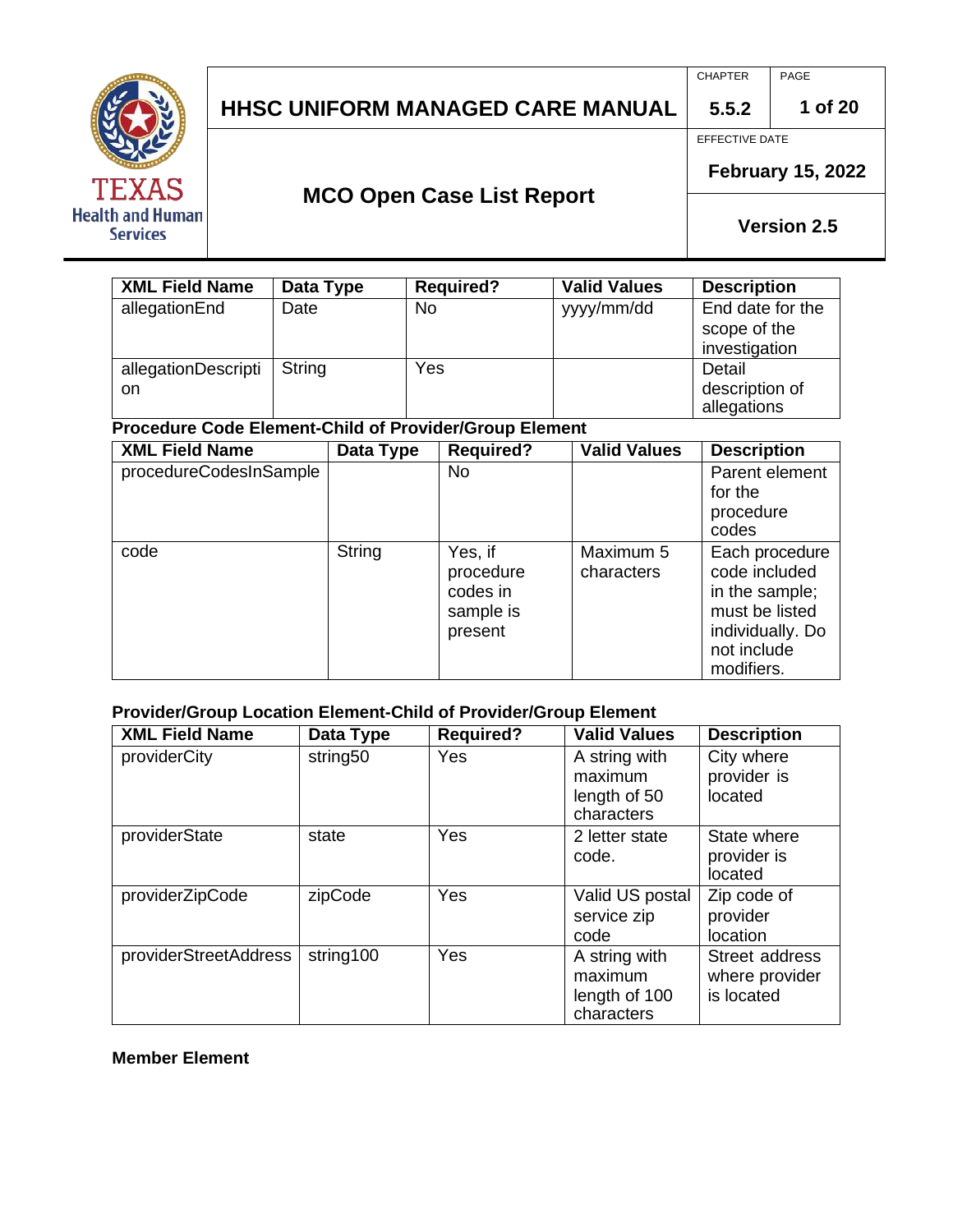

CHAPTER PAGE

**1 of 20**

**5.5.2** EFFECTIVE DATE

**MCO Open Case List Report**

**February 15, 2022**

| <b>XML Field Name</b> | <b>Data Type</b> | <b>Required?</b>            | <b>Valid Values</b>                                     | <b>Description</b>                                             |
|-----------------------|------------------|-----------------------------|---------------------------------------------------------|----------------------------------------------------------------|
| recipientID           | string10         | Yes                         | A string with<br>maximum<br>length of 10<br>characters  | State issued<br>recipient ID                                   |
| caseNumber            | string44         | Yes                         | A string with<br>maximum<br>length of 44<br>characters  | MCO case<br>number                                             |
| caseOpenDate          | Date             | Yes                         | yyyy/mm/dd                                              | Date MCO<br>opened<br>case                                     |
| memberFirstName       | string30         | Yes                         | A string with<br>maximum<br>length of 30<br>characters  | First name<br>of the<br>member<br>being<br>investigated        |
| memberLastName        | string30         | $\overline{Yes}$            | A string with<br>maximum<br>length of 30<br>characters  | Last name<br>of the<br>member<br>being<br>investigated         |
| memberSuffix          | string10         | <b>No</b>                   | A string with<br>maximum<br>length of 10<br>characters  | Example:<br>Jr., Sr., III                                      |
| memberCity            | string100        | Yes                         | A string with<br>maximum<br>length of 100<br>characters | City of the<br>member's<br>residence                           |
| memberCounty          | string100        | Yes                         | A string with<br>maximum<br>length of 100<br>characters | County of<br>the<br>member's<br>residence                      |
| allegation            | memberAllegation | Yes,<br>multiple<br>allowed |                                                         | See<br>Member<br>Allegation<br>Element<br>table for<br>details |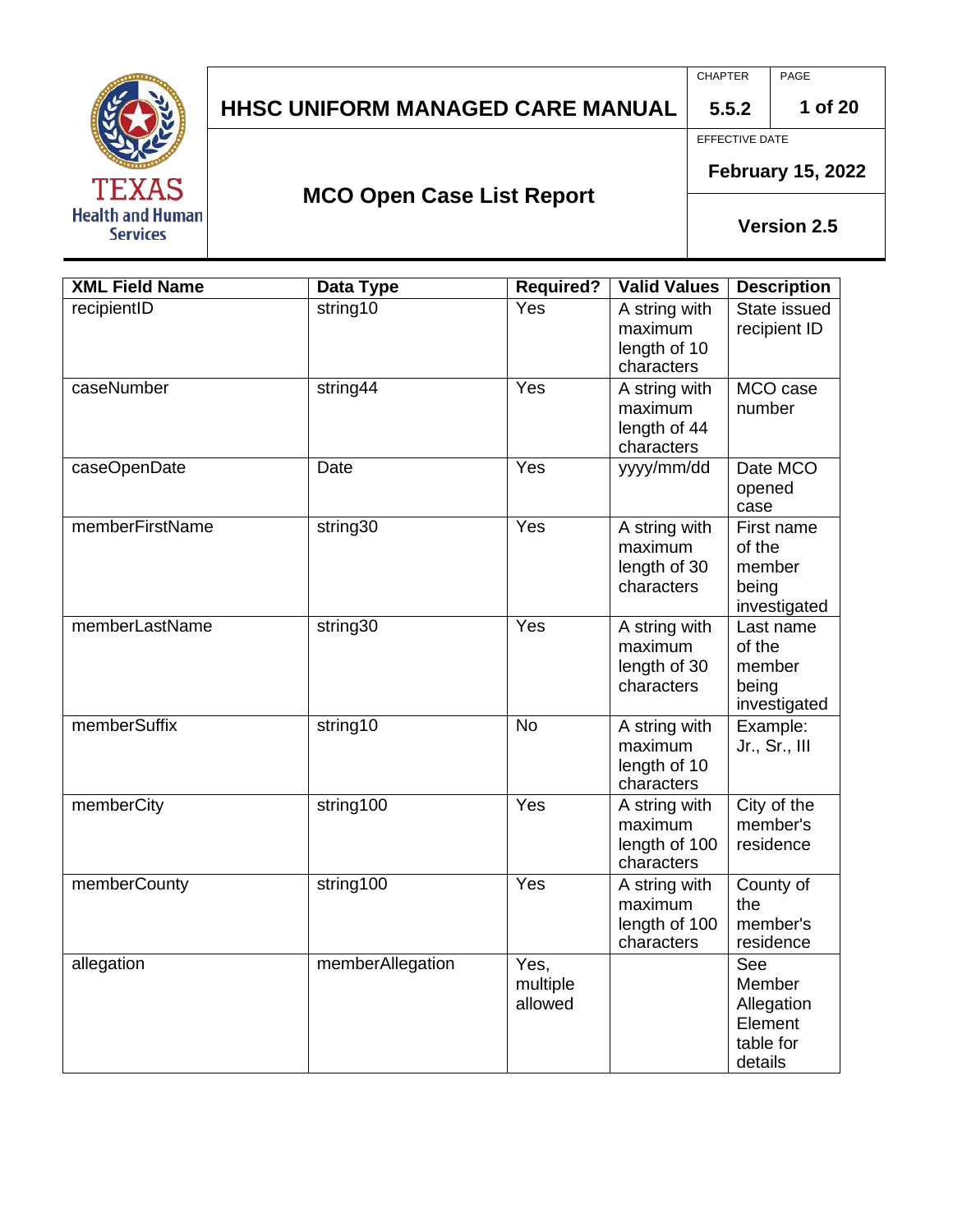

CHAPTER PAGE

**1 of 20**

EFFECTIVE DATE

**5.5.2**

**MCO Open Case List Report**

**February 15, 2022**

**Version 2.5**

| <b>XML Field Name</b>        | <b>Data Type</b> | <b>Required?</b>            | <b>Valid Values</b>                                                                                        | <b>Description</b>                                    |
|------------------------------|------------------|-----------------------------|------------------------------------------------------------------------------------------------------------|-------------------------------------------------------|
| mcoMemberNumber              | string20         | <b>No</b>                   | A string with<br>maximum<br>length of 20<br>characters                                                     | <b>MCO</b><br>identifier for<br>the member            |
| program                      | program          | Yes,<br>multiple<br>allowed | <b>STAR</b><br>STAR+PLUS<br><b>CHIP</b><br><b>STAR Kids</b><br>Dental/Ortho<br><b>Behavioral</b><br>Health | The<br>program<br>tied to the<br>member<br>allegation |
| descriptionOfFindings        | String           | <b>No</b>                   |                                                                                                            | SIU<br>investigative<br>findings                      |
| descriptionOfActions         | String           | Yes                         |                                                                                                            | SIU<br>investigative<br>actions                       |
| dollarsIdentifiedOverpayment | Decimal          | <b>No</b>                   | Must not<br>contain<br>commas or \$                                                                        |                                                       |

#### **Member Allegation Element-Child of Member Element**

| <b>XML Field Name</b>       | Data Type              | <b>Required?</b>                               | <b>Valid</b><br><b>Values</b>                   | <b>Description</b>                                                                                                                                                |
|-----------------------------|------------------------|------------------------------------------------|-------------------------------------------------|-------------------------------------------------------------------------------------------------------------------------------------------------------------------|
| typeOfAllegation            | typeOfMemberAllegation | Yes                                            | See List of<br>valid values<br>in the<br>schema |                                                                                                                                                                   |
| otherTypeOfMemberAllegation | String                 | Yes, if<br>type of<br>allegation<br>is "Other" |                                                 | If the<br>allegation<br>type is not<br>listed in the<br>valid values<br>for type of<br>allegation,<br>choose<br>other and<br>specify the<br>type of<br>allegation |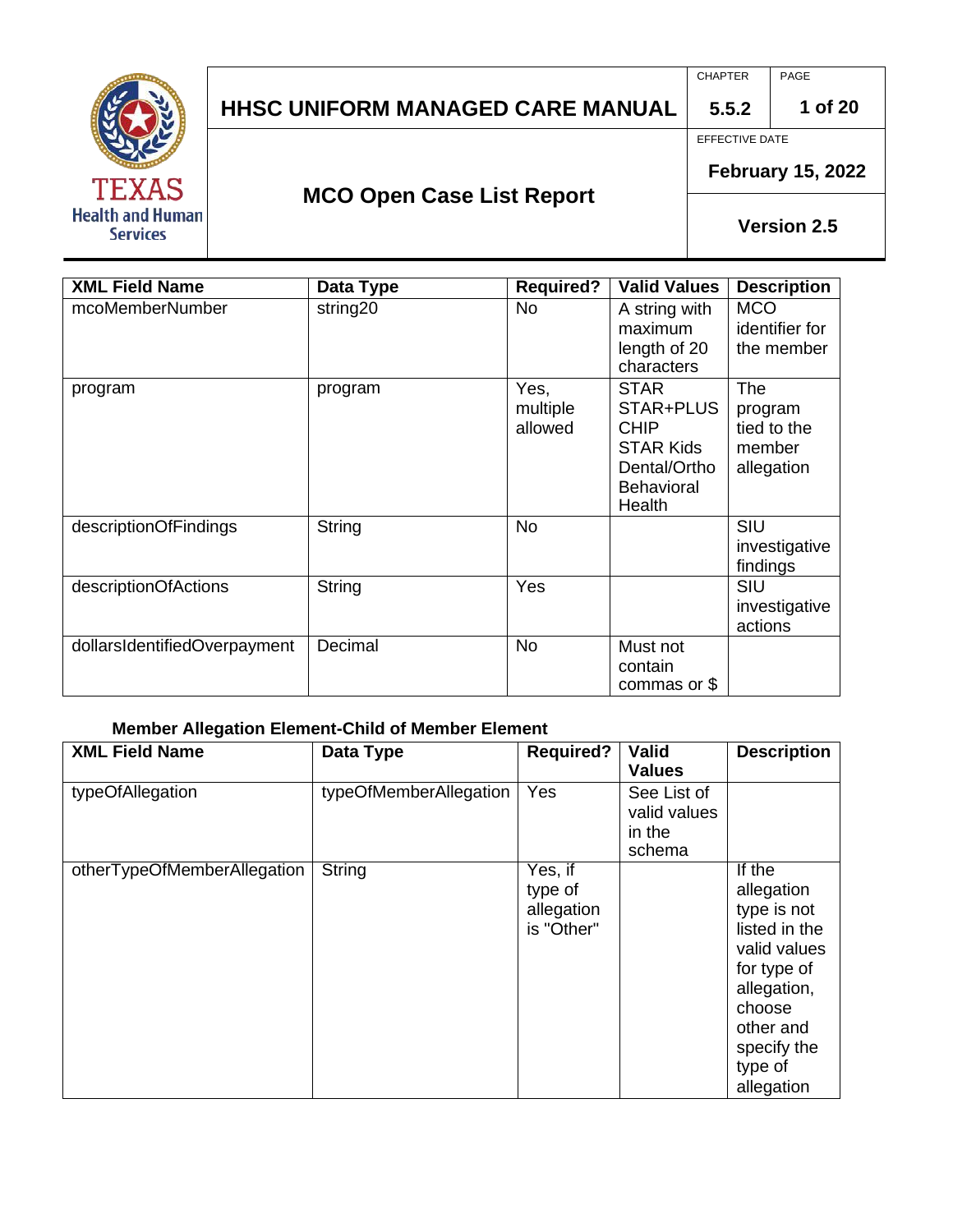

CHAPTER PAGE

**1 of 20**

EFFECTIVE DATE

**5.5.2**

**MCO Open Case List Report**

**February 15, 2022**

**Version 2.5**

| <b>XML Field Name</b>   | Data Type          | <b>Required?</b>                                 | <b>Valid</b><br><b>Values</b>                             | <b>Description</b>                                                                                                                                                         |
|-------------------------|--------------------|--------------------------------------------------|-----------------------------------------------------------|----------------------------------------------------------------------------------------------------------------------------------------------------------------------------|
| sourceOfAllegation      | sourceOfAllegation | Yes                                              | See List of<br>valid values<br>in the<br>schema           |                                                                                                                                                                            |
| otherSourceOfAllegation | string20           | Yes, if<br>source of<br>allegation<br>is "Other" | A string<br>with<br>maximum<br>length of 20<br>characters | If the source<br>of allegation<br>is not listed<br>in the valid<br>values for<br>source of<br>allegation,<br>choose<br>other and<br>specify the<br>source of<br>allegation |
| allegationStart         | Date               | Yes                                              | yyyy/mm/dd                                                | Beginning<br>date for the<br>scope of the<br>investigation                                                                                                                 |
| allegationEnd           | Date               | <b>No</b>                                        | yyyy/mm/dd                                                | End date for<br>the scope of<br>the<br>investigation                                                                                                                       |
| allegationDescription   | <b>String</b>      | Yes                                              |                                                           | Detail<br>description<br>Ωf<br>allegations                                                                                                                                 |

#### **Custom Data Types**

| <b>Type Name</b>     | Data Type     | <b>Restrictions</b>              |  |
|----------------------|---------------|----------------------------------|--|
| string10             | String        | Maximum length of 10 characters  |  |
| string11             | String        | Maximum length of 11 characters  |  |
| string <sub>20</sub> | String        | Maximum length of 20 characters  |  |
| string25             | String        | Maximum length of 25 characters  |  |
| string30             | String        | Maximum length of 30 characters  |  |
| string44             | String        | Maximum length of 44 characters  |  |
| string50             | <b>String</b> | Maximum length of 50 characters  |  |
| string100            | <b>String</b> | Maximum length of 100 characters |  |